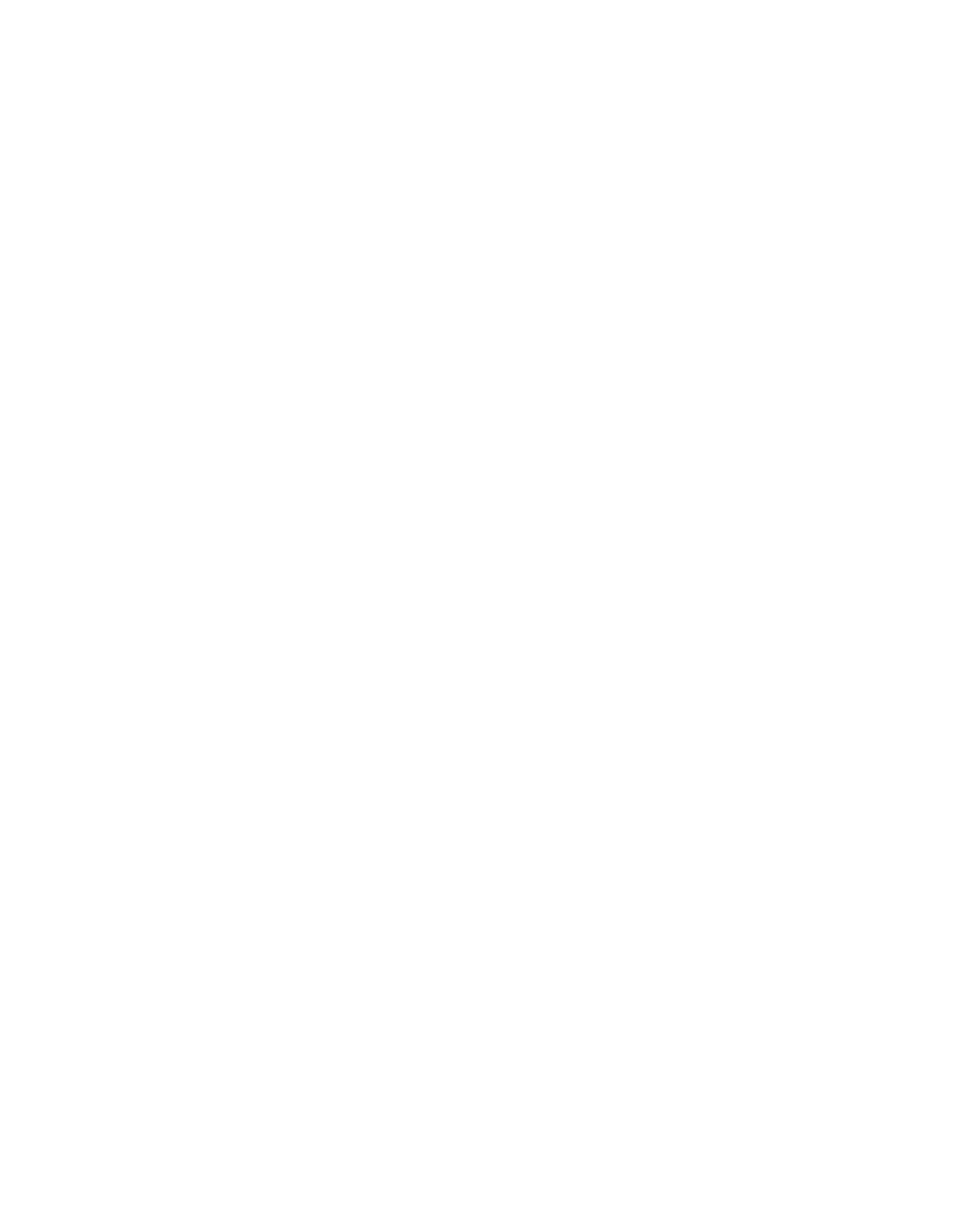### Foreword by Senator Jeff Sessions, Alabama

One of the most dangerous, and rarely discussed, exercises of raw power is the issuance of expansive court decrees. Consent decrees have a profound effect on our legal system as they constitute an end run around the democratic process. Such decrees are particularly offensive when certain governmental agencies secretly delight in being sued because they hope a settlement will be reached resulting in the agency receiving more money than what the legislative branch or other funding source would otherwise have deemed justified. Thus, the taxpayers ultimately fund the settlement enacted through this undemocratic process.

A consent decree is the equivalent of a legislative enactment created at the hands of the courts, and often less subject to modification. By entering into these decrees, current state executives, such as Governors or Attorneys General, can bind the hands of future state executives and legislatures. A predecessor's consent decree is difficult to alter or end; in practice, a decree can last for many years – longer than the remedy that was needed. I have witnessed, first hand, the use of these decrees and the constitutional questions that can arise. Thus, I applaud the effort of the authors of this paper to draw renewed focus to the issue.

When I served as Alabama's Attorney General, I immediately had to deal with a consent decree, which my predecessor had entered into, concerning the composition of the state supreme court. I thought the consent decree was completely unconstitutional; unfortunately, a U.S. District Judge ultimately approved it.

The Alabama Attorney General acquiesced to a court decree that increased the number of justices on the state supreme court by two seats. Of course, it is the attorney general's responsibility to represent the state's interest. The attorney general has no higher duty than to defend the state constitution. By entering into this consent decree he essentially amended the state constitution that directs the selection of new justices on the state supreme court and even the size of the court. When I became attorney general I objected to this decree and was successful on appeal in having the Eleventh Circuit Court of Appeals reject it.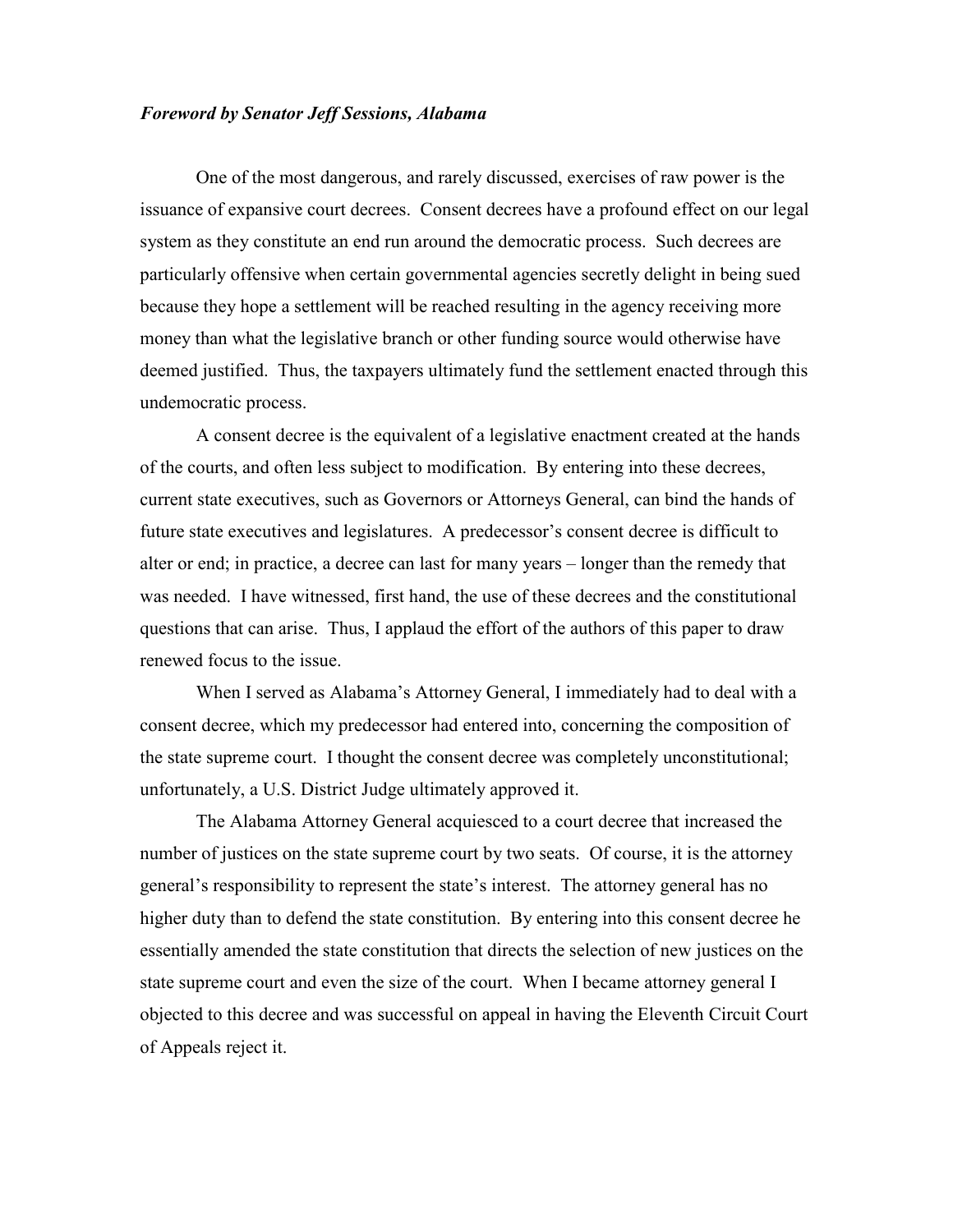Consent decrees are, and will remain, an important part of the settlement of litigation in America; however, there are important improvements that can be made to the process. I applaud the work of Professor Michael DeBow, Jack Park, and Gary Palmer and appreciate the suggestions for reform they make to this area of the law. I have known each of these men for some time; Professor DeBow, of the Cumberland School of Law at Samford University, and Mr. Park, currently serving in the Inspector General's office at the Corporation for National and Community Service, both spent time with the Alabama Attorney General's office in their respective careers. Mr. Palmer, President of the Alabama Policy Institute, has worked tirelessly and very effectively in Alabama public policy for many years. The suggestions they make in the following paper should be given careful consideration as they propose valuable, reasoned solutions to a problem that must be addressed.

Finally, I thank the Alabama Policy Institute (API) in sponsoring the production of this paper. The API serves the people of Alabama in promoting policies that will save taxpayers money; provide greater choice and responsible spending in education, and among other issues, promoting legislation highlighting the fact that taxation and regulation through litigation is not the proper role of the judiciary.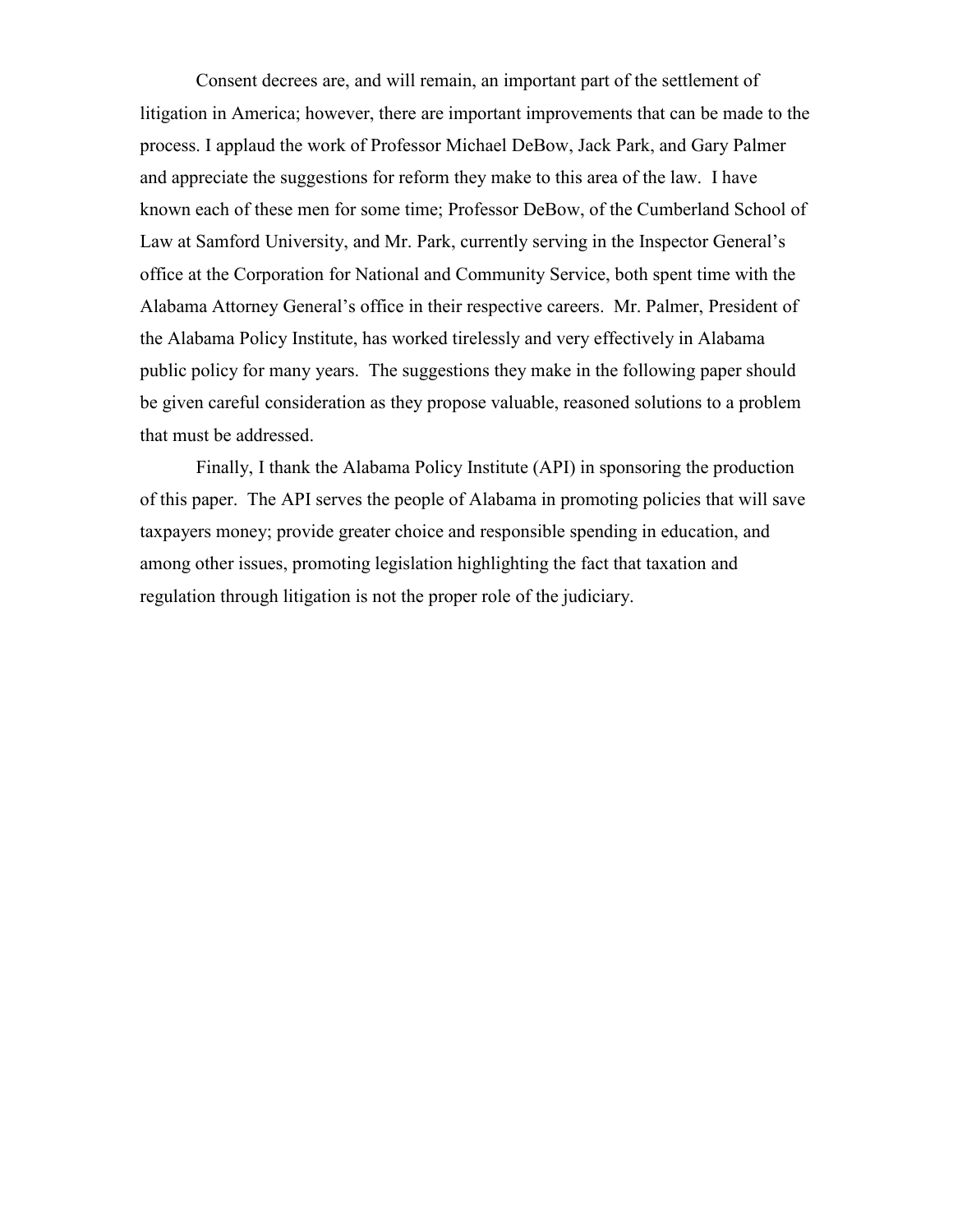# An Introduction to Consent Decrees in Institutional Reform Litigation

 A consent decree is a judge's order based on a voluntary agreement between parties in a lawsuit, which is enforceable by contempt and can be modified only by court order. Consent decrees entered into by private parties provide a reasonable and effective tool for settling lawsuits. But with lawsuits involving state and local governments, consent decrees have become a weapon in the arsenal of activist plaintiffs and activist judges that they are more than willing to use.

Activist plaintiffs pursue what is known as "institutional reform litigation" in an effort to impose broad and long-term reform of government programs and laws against state and local governments. The best hope for achieving their objective is to convince state and local governments to settle the case through a consent decree.<sup>1</sup> Often the plaintiffs seek a consent decree settlement because they want to avoid long and expensive trials that could last for years and which they could possibly lose.<sup>2</sup> In addition, if the lawsuit goes to trial and the judge rules in favor of the plaintiff, the judge would be limited to ordering a remedy based on the facts of the case. But a consent decree can go well beyond what could legally be ordered after a trial.<sup>3</sup> This creates a powerful incentive for plaintiffs because it creates an opportunity to enact reforms well beyond what the law would require.<sup>4</sup>

Finally, activists have a strong incentive for getting state and local governments to enter into a consent decree because they are much easier to enforce than other judgments and very difficult to terminate and because, in effect, whatever the law actually requires is no longer in dispute or even applied. By expanding beyond the scope of the requirements of the law, a consent decree can enact a public policy agenda that otherwise would have little or no public support.

Ross Sandler and David Schoenbrod point out in their book, Democracy by Decree, that consent decrees cover a broad range of government programs from special education to mental hospitals to prisons and many other programs as well. As a result, state and local governments have been deluged with institutional reform lawsuits. Sandler

 $\overline{a}$ 

<sup>&</sup>lt;sup>1</sup> Gerald N. Rosenberg, The Politics of Consent: Party Incentives in Institutional Reform Consent Decrees in Consent and Its Discontents: Policy Issues in Consent Decrees, Andrew Rachin, editor, Princeton University, 16 (2006)

 $^{2}$  *Id.* at 16-17

 $3$  *Id.* at 17-18

<sup>&</sup>lt;sup>4</sup> Dr. Michael S. Greve, A Review of Federal Consent Decrees, testimony before the United States Senate Committee on the Judiciary, July 19, 2005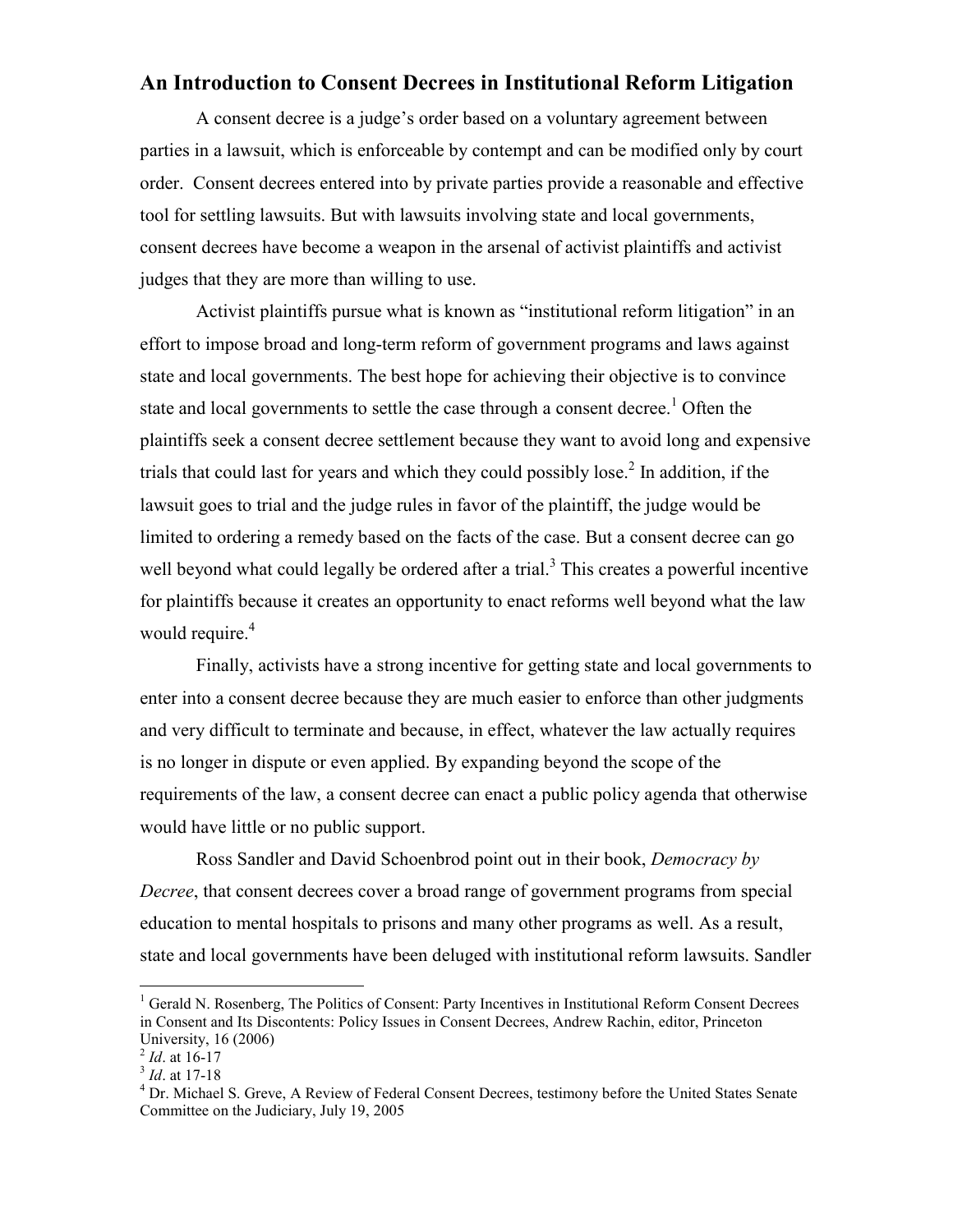and Schoenbrod state that "Decrees have ruled prisons in forty-one states and local jails in fifty states."<sup>5</sup> They add that a 2000 study found that there have been more than six hundred school districts operating under a consent decree and that there was no hint of impending termination for the vast majority. $6\overline{6}$ 

It is little wonder then that there is a whole industry of institutional reform activists engaged in filing hundreds of lawsuits against state and local government.

As Sandler and Schoenbrod point out, the advocacy groups that press institutional reform litigation against state and local governments often "identify a program that needs change, construct a legal theory that some constitutional or statutory requirement has been violated, and file a lawsuit."<sup>7</sup> When a "legal claim is accepted as appropriate for the court to entertain, lawyers for the plaintiffs and defendants are encouraged to negotiate a detailed plan to fix the entire system."<sup>8</sup> The plan is then issued as a court order or consent decree.

Mayors, governors, or commissioners who agree to such decrees and their successors, must then obey the orders by implementing all of their provisions. Defiance would be contempt of court, a crime potentially punishable by imprisonment or other severe sanctions.<sup>9</sup>

The plaintiffs know that many times when an institutional reform lawsuit is filed against a city, county, or state agency, government officials will agree to settle because it is in their best interest to work out a solution instead of having to present a defense in court. In far too many cases, elected officials will pursue a settlement rather than going to trial on the merits because they want to avoid a potentially politically embarrassing trial. And in many cases, they may seek a consent decree because they may view a court order as a way to enact a reform agenda that they support but that is politically too risky to push legislatively.

The result is institutional reform which takes the place of formal legislation by binding elected officials or those in charge of state or local agencies to a "remedy" that may or may not be the best way to rectify a grievance or problem. The use of court orders or consent decrees circumvents the will of the people by usurping the powers of

- $8$  *Id.* at 4
- $\rm ^{9}$  Id.

<sup>&</sup>lt;sup>5</sup> Ross Sandler & David Schoenbrod, Democracy by Decree: What Happens When Courts Run Government, Yale University Press 4 (2003)

 $^6$  *Id.* at 4

 $<sup>7</sup>$  *Id.* at 3</sup>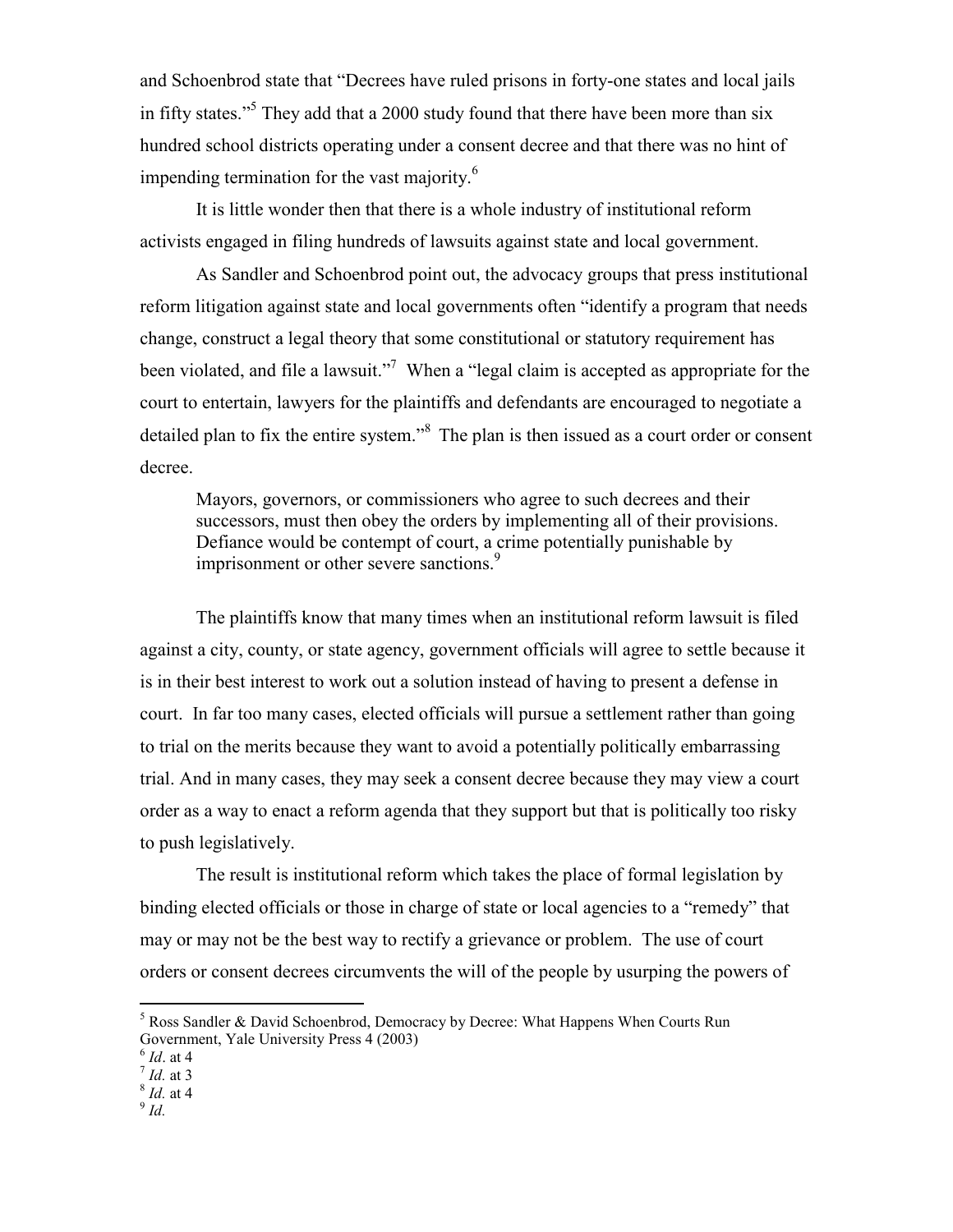the legislature and binds future legislatures and governors to the terms of the decree. In that respect, consent decrees are anti-democratic because they obstruct accountability between people and their government.

Taxpayers are doubly hurt by paying higher taxes to support these questionable judicial remedies, as well as by having their right to representation denied. Judges and advocates of consent decrees argue that society and our nation's legal institutions would be much worse off without such decrees. This view unfairly assumes that the public and its elected representatives cannot be trusted and therefore must be compelled by court order. In addition, as Sandler and Schoenbrod point out, there is nothing to show that consent decrees have not done more harm than good and even enthusiasts for them have grown to doubt their efficacy.<sup>10</sup>

Consent decrees often impose enormous burdens on state and local governments without positive results. An evaluation of the degrees of success indicates that

…court decrees regularly fail to achieve all of their promise and many do not come close. Advocates for consent decrees cannot ignore the fact that many decrees have yet to achieve their objectives despite having reached their twentieth or thirtieth year. Nor can they ignore the multitude of contempt proceedings plaintiffs repeatedly bring, nor the bulging files of modifications and amendments attached to decrees issued long ago. $11$ 

Through federal consent decrees there has been a progressive denial of representative government. Expanding on a point by Sandler and Schoenbrod in regard to judges, $^{12}$  in the past there was a greater respect for the separation of powers and a willingness by governing officials to act within their constitutionally defined roles. Unfortunately, too many of today's governing officials from each branch of government come from a different mindset altogether. The example that we highlight in this paper is the problem of federal consent decrees which have empowered federal judges to circumvent legislative bodies and set policies that have the power of law and appropriate revenues thus taking to themselves powers not delegated to them by the United States Constitution. And Congress has willingly delegated its lawmaking power to federal agencies and to federal judges by passing laws that are aspirations rather than clearly

- $\overline{a}$  $^{10}$  *Id.* at 6, 151
- $\frac{11}{11}$  *Id.* at 6, 150
- $^{12}$  *Id.* at 9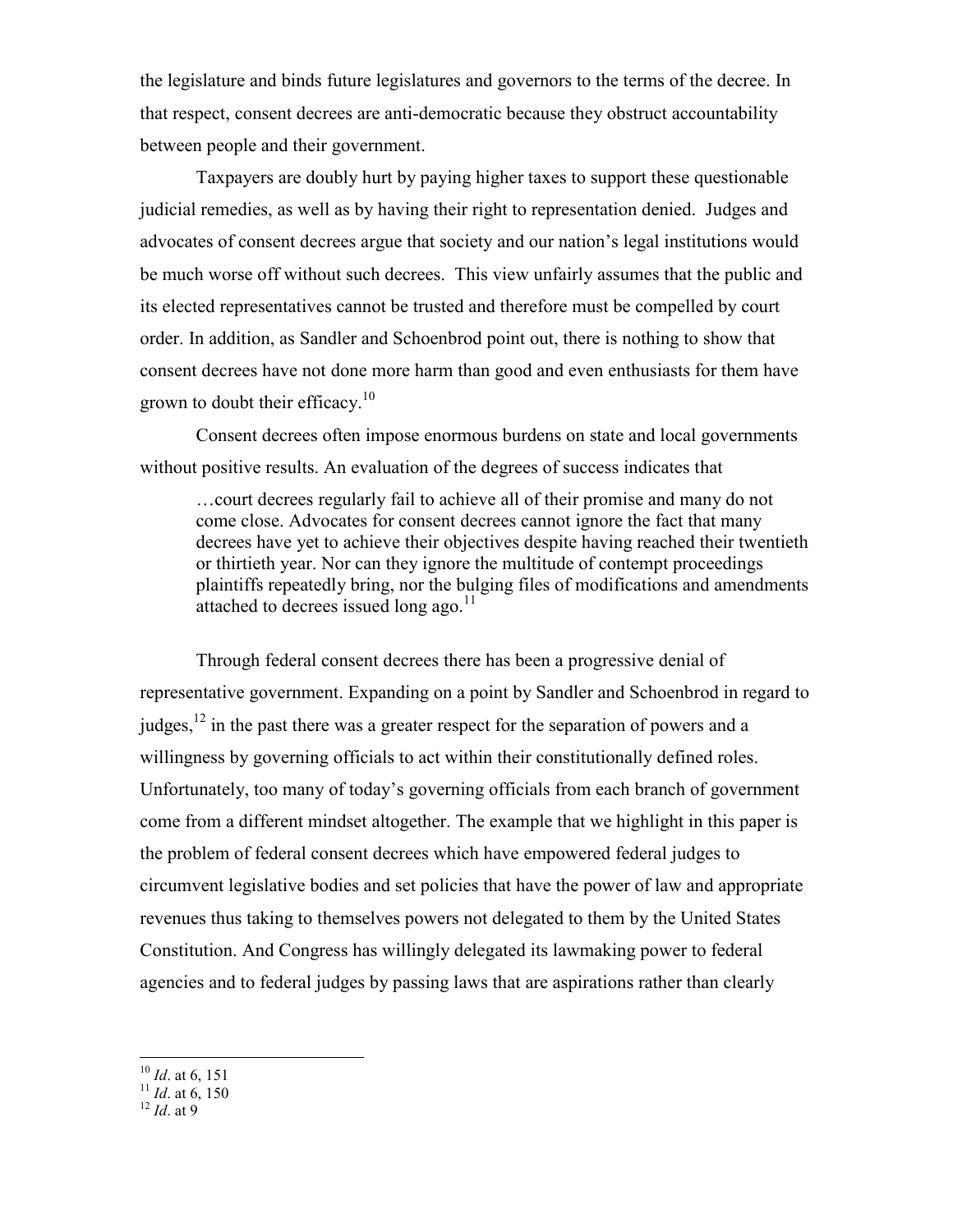defined statutes and thus leaving it to others to decide what the law should be.<sup>13</sup> This has been done at the costs of untold billions of dollars to taxpayers nationwide and at the greater cost of substantially undermining the people's right to representative government.

For years, the usurpation of the authority of duly elected governing officials through the use of consent decrees has gone unchallenged by governors and state legislatures. That needs to change. It is with that in mind that the Alabama Policy Institute commissioned this paper to educate state lawmakers and the public about the problem of federal consent decrees and to present policy recommendations that will help restore the ability of state governments to manage their own affairs unencumbered by expansive and expensive federal decrees.

# A Brief Overview of Judicial and Congressional Abuse of State and Local Governments' Authority

Without delving into a long civics lesson, to fully appreciate the scope and seriousness of the problem of federal consent decrees it is helpful to be reminded that our nation is a constitutional republic. That is, our government is under the authority of the United States Constitution which defines the structure and the responsibilities of the various branches of government.

Most people know that our Constitution calls for a separation of powers which means our government is divided into three branches: the executive, which is the president and his cabinet; the judicial, which consists of the United States Supreme Court and the lower federal courts; and the legislative, which is made up of the Senate and the House of Representatives. The founding fathers based our government on the idea that there would be a clear separation of powers with certain powers exclusively vested in each branch and with checks and balances to ensure that these powers are not usurped and that government remains answerable to the people.

At the state level, the governments of all 50 states are modeled after the federal government, and all 50 states are governed by their respective constitutions which also have a clear separation of powers. Moreover, according to Article IV, Section 4 of the Constitution of the United States, every state is guaranteed "…a republican form of

 $\overline{a}$ 

<sup>&</sup>lt;sup>13</sup> For a more detailed presentation on the problem of delegation see David Schoenbrod, Politics and the Principles That Elected Legislators Should Make the Laws, Harvard Journal of Law and Public Policy, May, 2003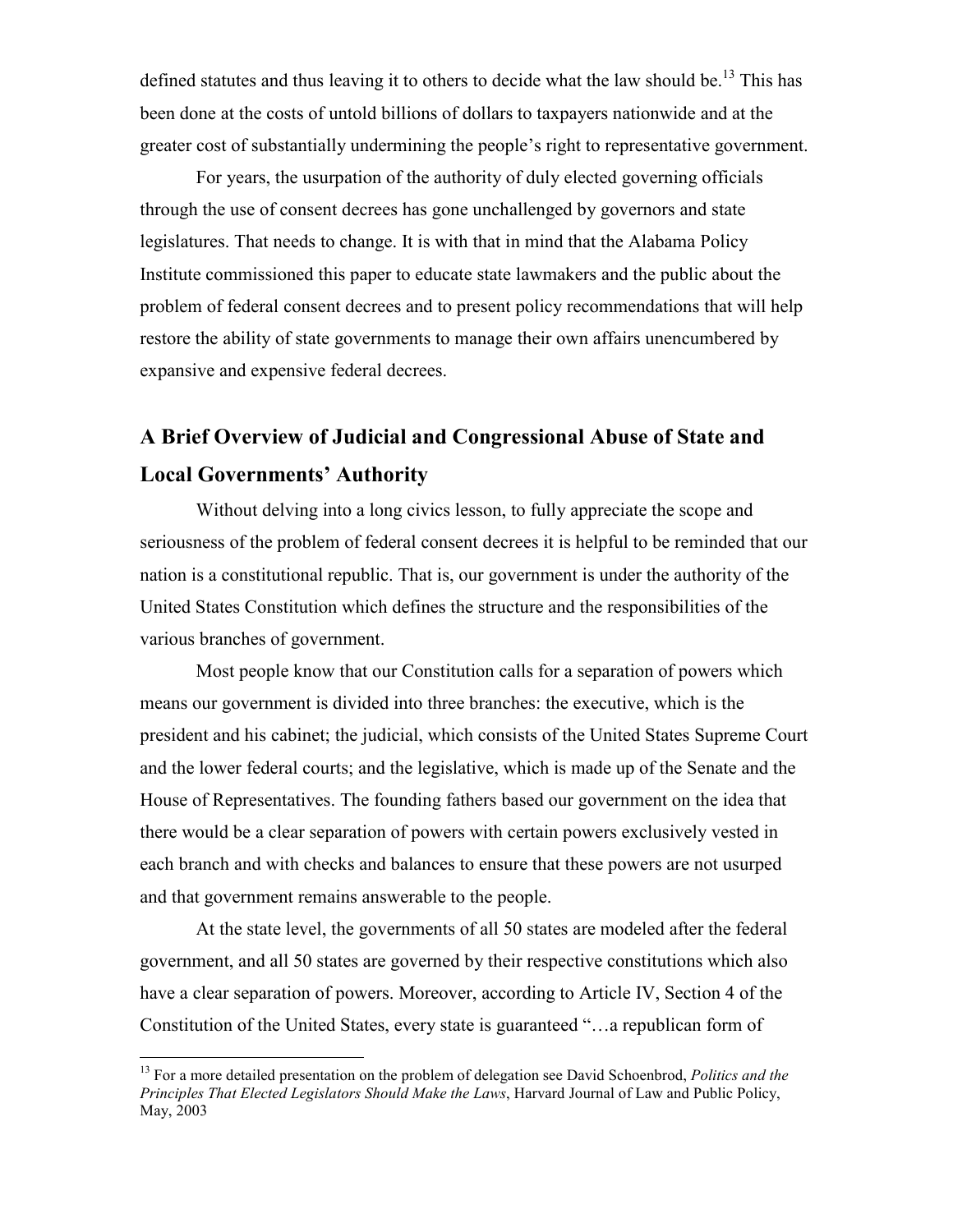government." That is, we are entitled to government by elected representatives, not by a judicial oligarchy or their appointed overseers.

One of the central features of the division of powers in our federal government and of every state government is the legislative power—the power to make law—is reserved to the legislative branch. According to the United States Constitution and the constitutions of the states, the executive branch does not have the power to make law. The president and the governors can suggest legislation for making law and they each have some discretion in regard to issuing executive orders, but they cannot dictate new laws. Similarly, federal and state courts are empowered to say what the law is, not what it ought to be.

There is a fundamental reason why, under our federal and state constitutions, allowing judges, or anyone other than Congress or state legislatures, to make law is undesirable. Judges are typically not accountable to the people. Even in states where state judges are elected, the constitutional rights of citizens can be undermined by judges who legislate from the bench. In those cases, the people have a remedy through the election process in which they can rid themselves of activist judges.

In regard to federal judges, the people have no recourse because federal judges are appointed for life. Congress does have the power to remove judges for bad behavior, but it appears that Congress does not consider unconstitutional judicial usurpation of the legislative power to be bad behavior.

Judicial activism strikes at the very heart of representative government. The right of the people to govern themselves through elected officials that they can hold accountable is foundational to the American republic.

Indeed, the U. S. Supreme Court has recently taken steps to reign in the lower courts on the abuse of consent decrees. In *Frew v. Hawkins*, which is discussed in more detail later in this paper, the Supreme Court laid down two principles to guide the lower courts in terms of the objectives of consent decrees.

First, the courts should limit their decrees to their one and only legitimate purpose – a demonstrated necessity to protect plaintiffs from illegal injury. And second, even when a decree is necessary, courts must strike a balance between protecting plaintiffs and allowing governments to function. At least that is how the U.S. Supreme Courts thinks the lower courts should construct consent decree court orders. But, as many state and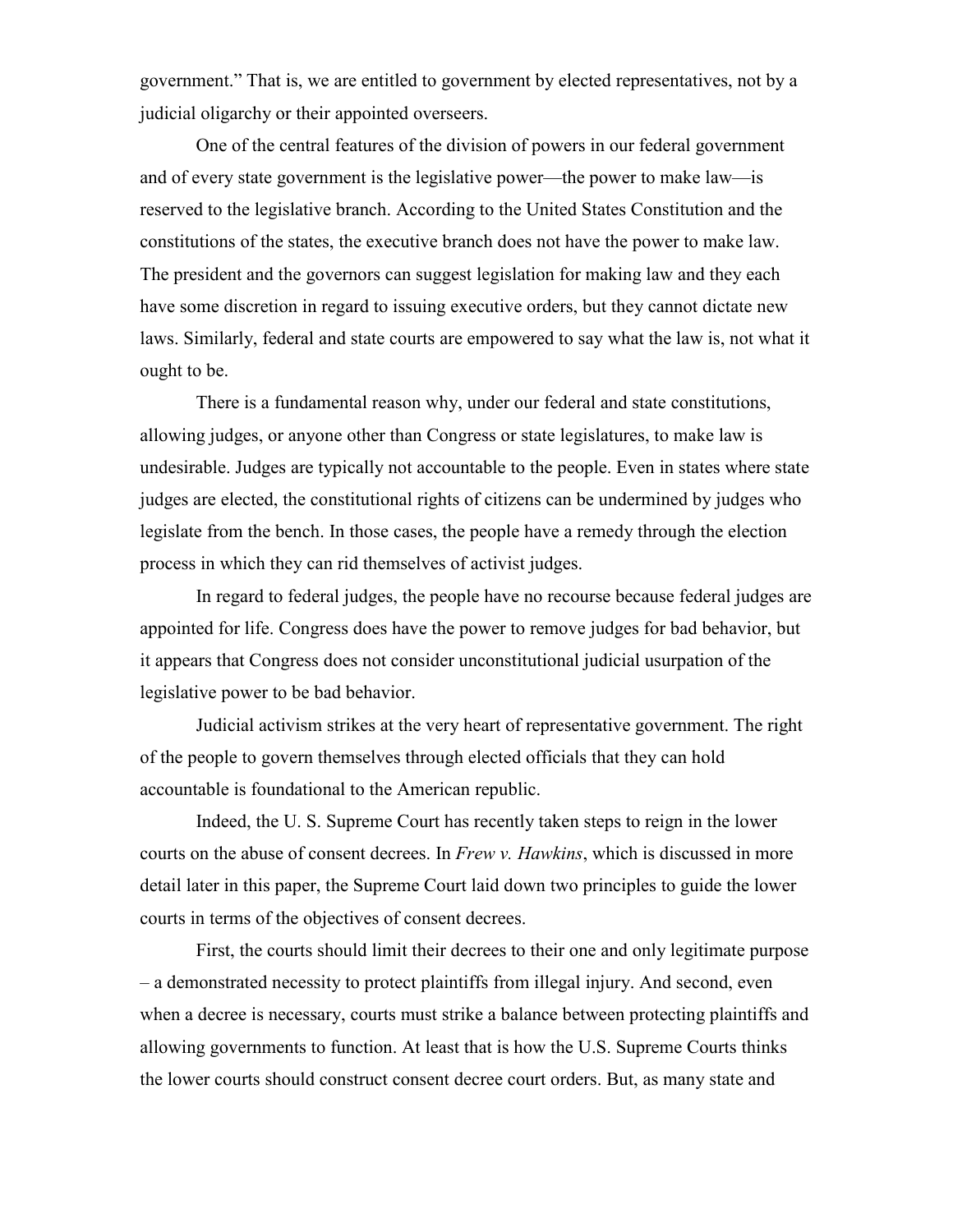local governments have found, the practice of the lower courts is often well outside the guidelines of the Supreme Court, as the following indicates:

- The Supreme Court holds that decrees are solely for remedying violations of rights. Yet lower courts have regularly entered decrees that advance policy agendas extraneous to, and impose requirements far beyond, the rights that plaintiffs claimed were violated.
- The Supreme Court holds that decrees are solely for protecting plaintiffs. Yet lower courts have regularly entered decrees that protect an entire class.
- The Supreme Court has long held that decrees are for protecting only those plaintiffs faced with imminent injury. Yet lower courts have frequently issued decrees to protect all potential plaintiffs without regard to whether or not they are even threatened.<sup>14</sup>
- The Supreme Court has repeatedly held that lower courts should give priority to letting state and local governments function. In Milliken v. Bradley, the Supreme Court stated that the lower courts "must take into account the interests of state and local authorities in managing their own affairs …." Yet, lower courts have brushed this aside.
- The Supreme Court has maintained that, in framing relief from a consent decree, the lower courts should give due deference to the policy judgments of state and local officials on how they should obey the law. As stated in Frew, " … it is not the role of the Courts, but that of the political branches, to shape the institutions of government in such fashion as to comply with the laws and the Constitution." Yet, lower courts have continued to take matters out of the hands of elected officials and put them into the hands of an unelected and secretive controlling group that is accountable to no one but the judge.
- The Supreme Court has said that lower courts should avoid imposing decrees that require technically complex and evolving policy choices, especially in the absence of judicially discoverable and manageable standards. Yet, lower

<sup>-</sup><sup>14</sup> For example, *R.C. v. Hornsby*, 475 F.Supp.2d 1118 (M.D. Ala. 2007), aff'd, 2008 WL 816679 (11th Cir. 2008) (unpublished opinion). The courts would not vacate or trim back the decree even though (1) there was no private right of action to support the claims in the suit, and (2) the plaintiff class included individual members who lacked standing in that they were not exposed to an actual and imminent injury.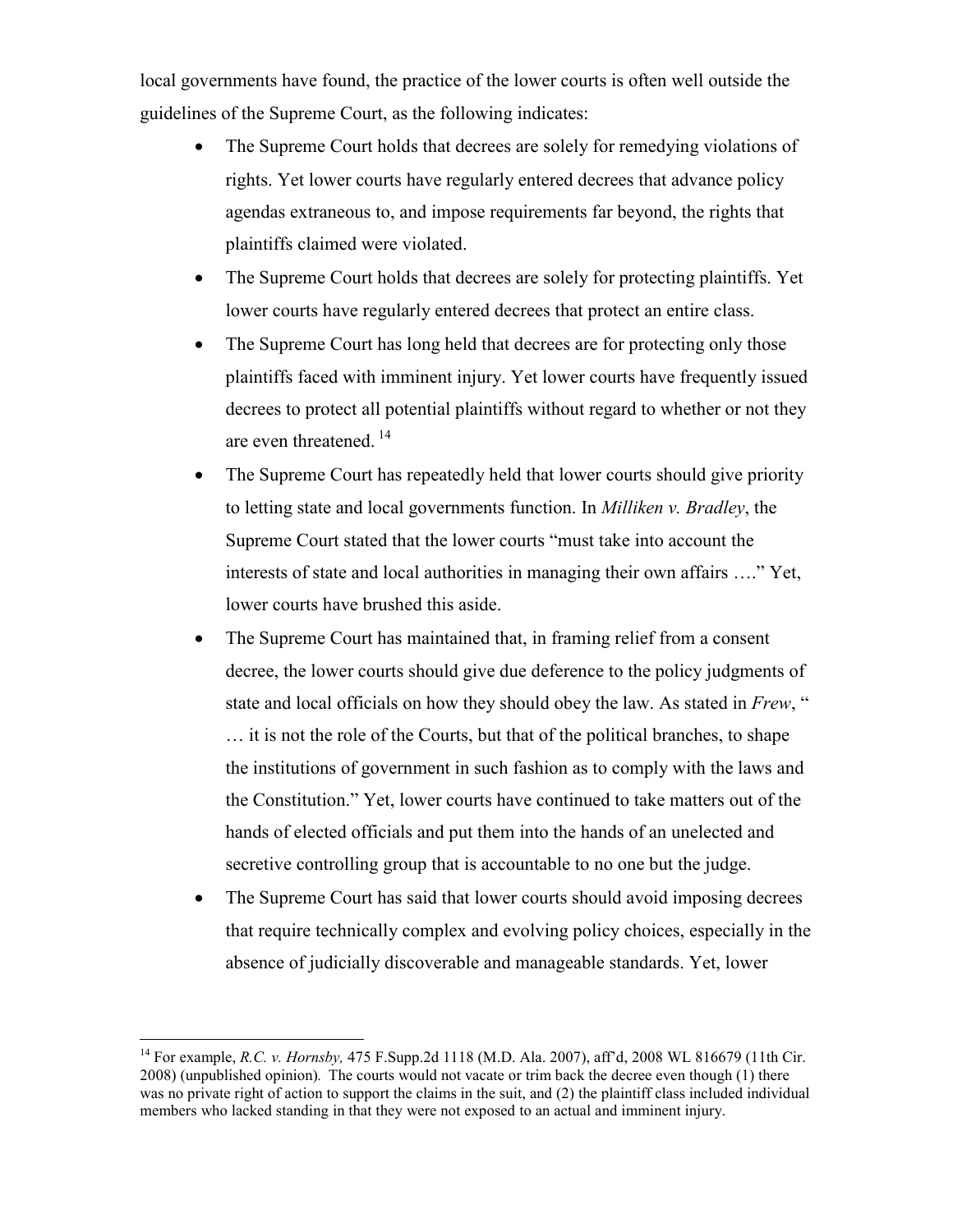courts have regularly entered decrees that require ongoing surveillance of matters that are highly subjective or technical.

States should take note of the principles outlined in Frew by the U.S. Supreme Court and use these guidelines as part of their arguments in support of maintaining state and local control over the powers that properly belong to them in developing and implementing remedies involving violations of federal law.<sup>15</sup>

Citizens of the  $21<sup>st</sup>$  Century, who have become well accustomed to judicial activism, may be unaware that the practice of judges, particularly federal judges, of usurping powers not assigned to them under the Constitution has a long history. But what may be even more interesting is that the blame for these violations of the constitutional authority cannot be laid entirely at the feet of activist judges. Sadly, since the early  $20<sup>th</sup>$ Century, not only has that right has been eroded by activist judges and activist bureaucrats, but also by a complicit Congress that has been all too willing to delegate their lawmaking powers to judges and bureaucrats and allow them to define and implement laws that are politically unpopular.

For many years Congress has set the table for litigation against state and local government by passing laws so vaguely written that they opened the door for activists to file suit in order to use the vaguely written statutes for imposing their own agendas. In passing such vague laws, Congress has intentionally delegated lawmaking power to government agency bureaucrats and invited state and federal judges to make laws through consent decrees that otherwise would have been politically impossible to pass.

Congress has compounded the problem by imposing national standards on state programs which have played a substantial role in the usurpation of state legislative and executive functions by the federal courts. Sandler and Scheonbrod state that "…from the mid-1960s to the end of the 1970s, Congress went from regulating state and local governments hardly at all to regulating them in detail."<sup>16</sup> They report that

In statutes enacted between 1970 and 1991, Congress preempted more states' laws than it had from 1789 to 1969. A federal commission concluded in 1996 that more than 200 separate federal mandates involving 170 federal laws reached "into every nook and cranny of state and local activities." A study of reported federal court decisions for the year 1994 found that more than 3,500 judicial opinions

<sup>&</sup>lt;sup>15</sup> Sandler & Schoenbrod, *supra* note 5, at 162-164

<sup>&</sup>lt;sup>16</sup> Sandler & Schoenbrod, *supra* note 5, at 21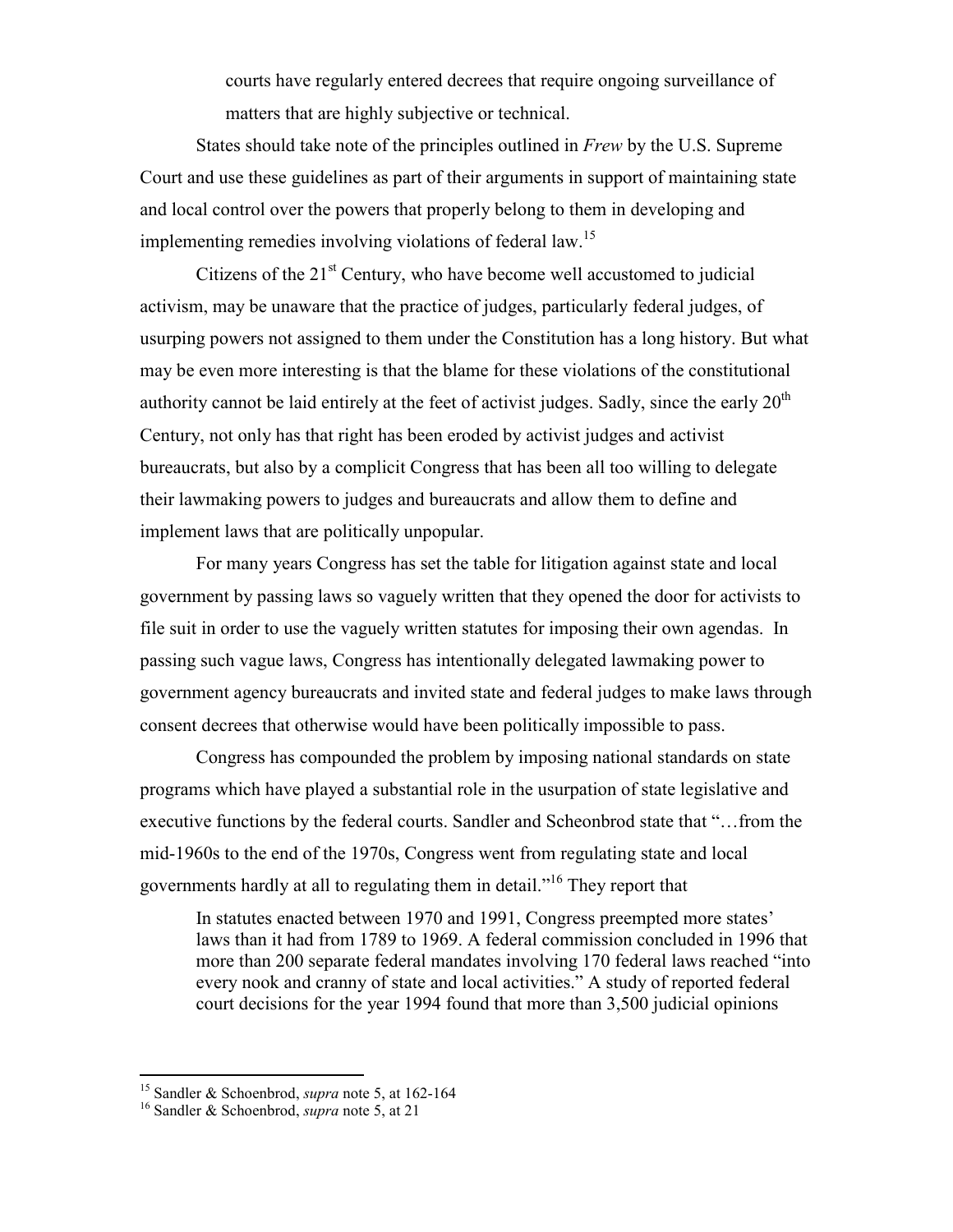arose under more than 100 separate federal laws involving state and local governments.<sup>17</sup>

In addition, Congress has passed laws that included federal funding to state and local governments with all the entanglements that are commonly associated with mandates and money. Activists have used state and local governments' addiction to federal funding to great effect, by using the threat of the loss of federal funding to obtain settlements via consent decrees.<sup>18</sup> As a result, instead of 50 laboratories of democracy as the founders intended, the states have become 50 service delivery agencies of the federal government that are funded at least in part with federal money. Unfortunately, many governors and other state government officials like the arrangement because, whether or not they value or approve of the programs, they definitely value and approve of the federal money behind them.

But Congress has not always included money with the federal mandates it has passed. Until 1995, Congress had been in the habit of passing laws that the states were required to implement but without providing any funding or prescribing the means to raise the funding to pay for the mandates. The states rebelled and demanded that Congress cease imposing unfunded mandates on the states. The result was the passage of the Unfunded Mandates Reform Act of 1995. However, passage of the Unfunded Mandates Reform Act did not totally solve the problem because Congress continues to pass nebulously crafted legislation that institutional reform litigation practitioners can exploit in the federal courts.

Much like they did in the early 1990s, state governments should confront their Congressional delegations and demand that every federal statute include precise definitions of what the law requires in order to clearly establish the intent and scope of the law. If a state government is then sued for failure to implement such a law, the court will have less latitude to impose wide ranging remedies. In addition, clearly defined statues will give states more incentive to demand a trial on the merits.

While governors and state legislatures have shown a willingness to confront Congress, they have been much less willing to take on federal judges in regard to federal consent decrees, perhaps because it may seem to them that the power of federal judges is absolute and insurmountable. But there are some actions that governors and state

<sup>-</sup> $^{17}$  Id.

 $18$  *Id.* at 17-18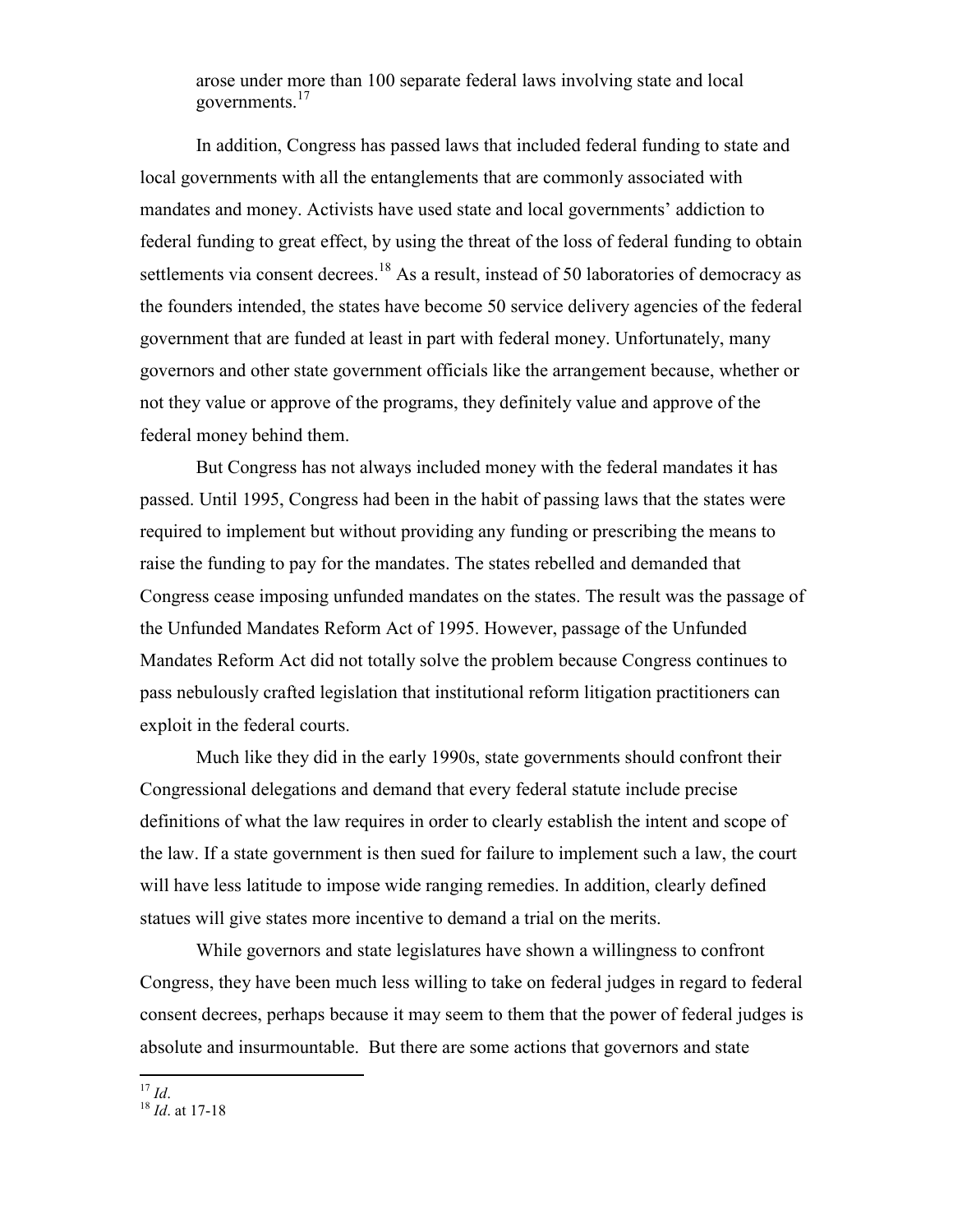legislators can take to restore their authority over state policy making and the appropriation of state revenues. The most important contribution that this paper can make to the resolution of the problem of federal consent decrees is to present recommendations that governors, attorneys general, and state legislators can implement. In that regard, this paper presents some suggestions that can help state governments significantly regain their constitutional authority to make laws and appropriate revenues.

# Consent Decree Reform: The Way Forward

The United States legal system underwent dramatic changes during the 1960s and 1970s. One of the most drastic was the use of litigation by liberal activists to seek results they could not achieve through electoral politics and legislative action. Activists filed dozens of lawsuits nationwide, seeking change in the operation of state or local government institutions such as prisons, schools, mental hospitals, and other welfare agencies. The legal theory of such lawsuits – dubbed "institutional reform litigation"<sup>19</sup> – was that then-current operations of a state or local government unit violated the rights of a group of individuals (prisoners, students, patients, welfare recipients) under either the U.S. Constitution, a federal statute, or both.

Often, the defendant state or local government unit agreed to settle the lawsuit against it. This involved the parties presenting their proposed settlement to the judge assigned to their case, who then approved it and entered a "consent decree" into the court's records that embodied the terms of the agreement between the government and the plaintiffs' attorneys.

Of course, consent decrees are a long-standing feature of civil litigation in U.S. courts. In fact, the vast majority of lawsuits end with a settlement rather than a decision by the trial court "on the merits." If plaintiff and defendant can agree on terms for a settlement, they commit these terms in a written document and submit it to the court, which then enters a "judgment by consent" – known more familiarly as a consent decree. This type of legal agreement happens many times a day, in every jurisdiction in the nation.

<sup>&</sup>lt;sup>19</sup> The term was coined by Harvard law professor Abram Chayes in his seminal article *The Role of the* Judge in Public Law Litigation, Harvard Law Review, vol. 89, pp. 1281-1316 (1976).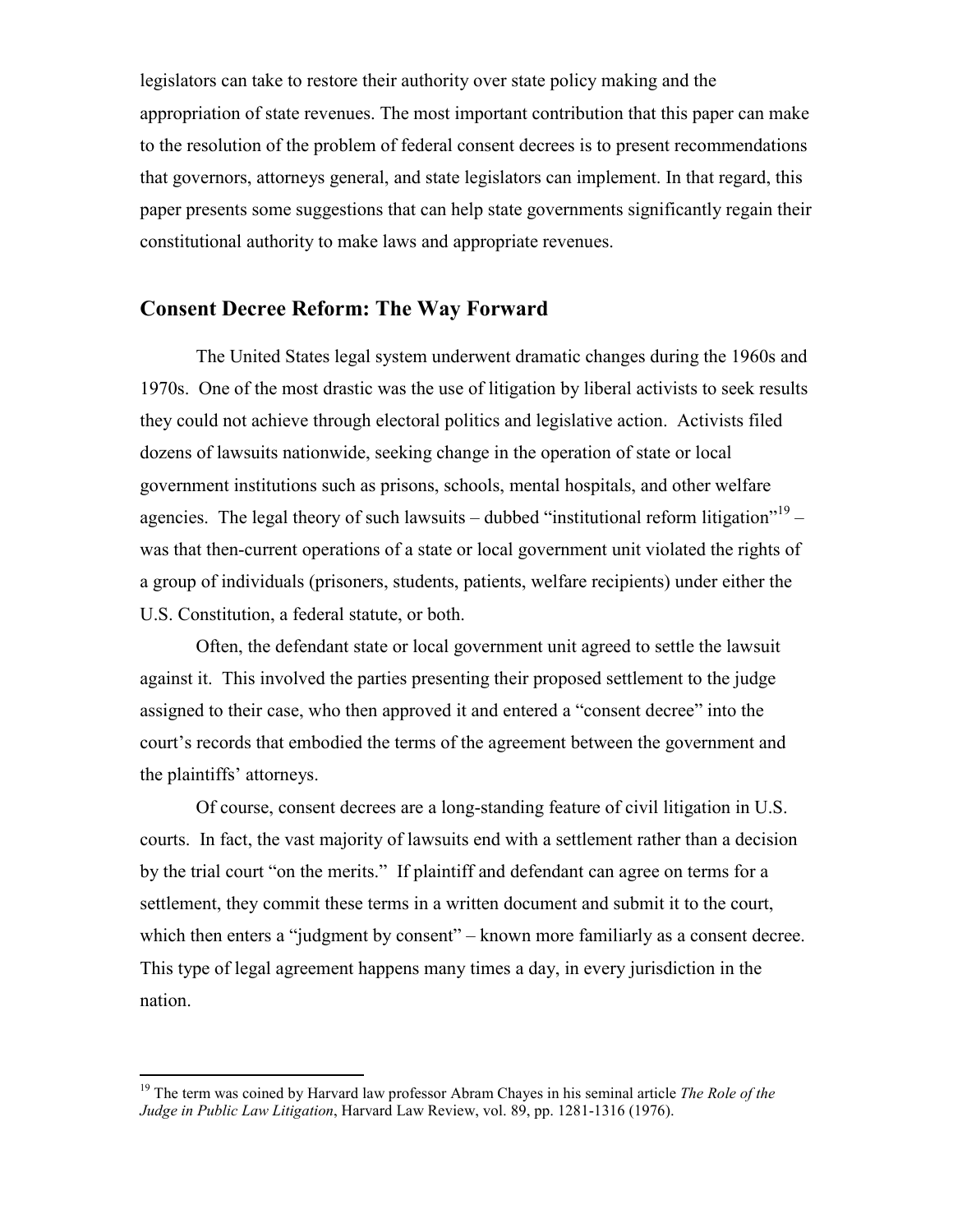This paper is not concerned with consent decrees entered in run-of-the-mill lawsuits. Rather, our focus is on consent decrees entered in institutional reform litigation. This is an extremely important subject. Two of the most trenchant critics of these decrees, Professors Ross Sandler and David Schoenbrod, have noted their near ubiquity:

This template for reform has been applied to the full range of governmental programs, including, to name just a few examples, special education, mental hospitals, environmental protection, and prisons. The decrees cover not only an enormous range of programs but also an enormous range of states and cities. Decrees have ruled prisons in forty-one states and local jails in fifty states. A recent study counted more than six hundred school districts subject to desegregation decrees and found that the "vast majority" continue "with no hint of impending termination."<sup>20</sup>

Sandler and Schoenbrod note that the earliest institutional reform lawsuits were grounded in Constitutional law, while later waves of litigation tended to be grounded in dozens of federal statutes passed by Congress from the 1960s through the 1990s. This litigation conferred vaguely-worded new rights on the public and empowered citizens to sue to enforce the statutes – including the federal civil rights and environmental laws, the OSHA statute, and the Americans with Disabilities Act. Many recent cases have involved federal statutes which call on states to provide medical care or educational services to certain classes of citizens, such as children with disabilities. A good deal of litigation has involved portions of the Medicaid law and the Social Security Act.<sup>21</sup>

As this form of consent decree was subjected to critical scrutiny over the past 30 years or so, various problems became apparent. In short, like other ideas born of the '60s and '70s, consent decrees resulting from institutional reform litigation had a significant, but initially unseen or unanticipated, downside.

For example, analysis and criticism of the consent decree practice surrounding prison reform litigation eventually led to Congress' passage of the Prison Litigation Reform Act of 1995. Discussion of the shortcomings of consent decrees in the institutional reform context continued, culminating in the introduction of the Federal Consent Decree Fairness Act (FCDFA) in the 109<sup>th</sup> Congress. The Senate bill, S. 489, was co-sponsored by Senators Lamar Alexander (R.-Tenn.) and Mark Pryor (D.-Ark.). The House bill, H.R. 1229, was sponsored by Representative Roy Blunt (R.-Mo.).

<sup>&</sup>lt;sup>20</sup> Sandler & Schoenbrod, *supra* note 5, at 4

 $21$  See *id.* at 229-237 (collecting 76 federal statutes).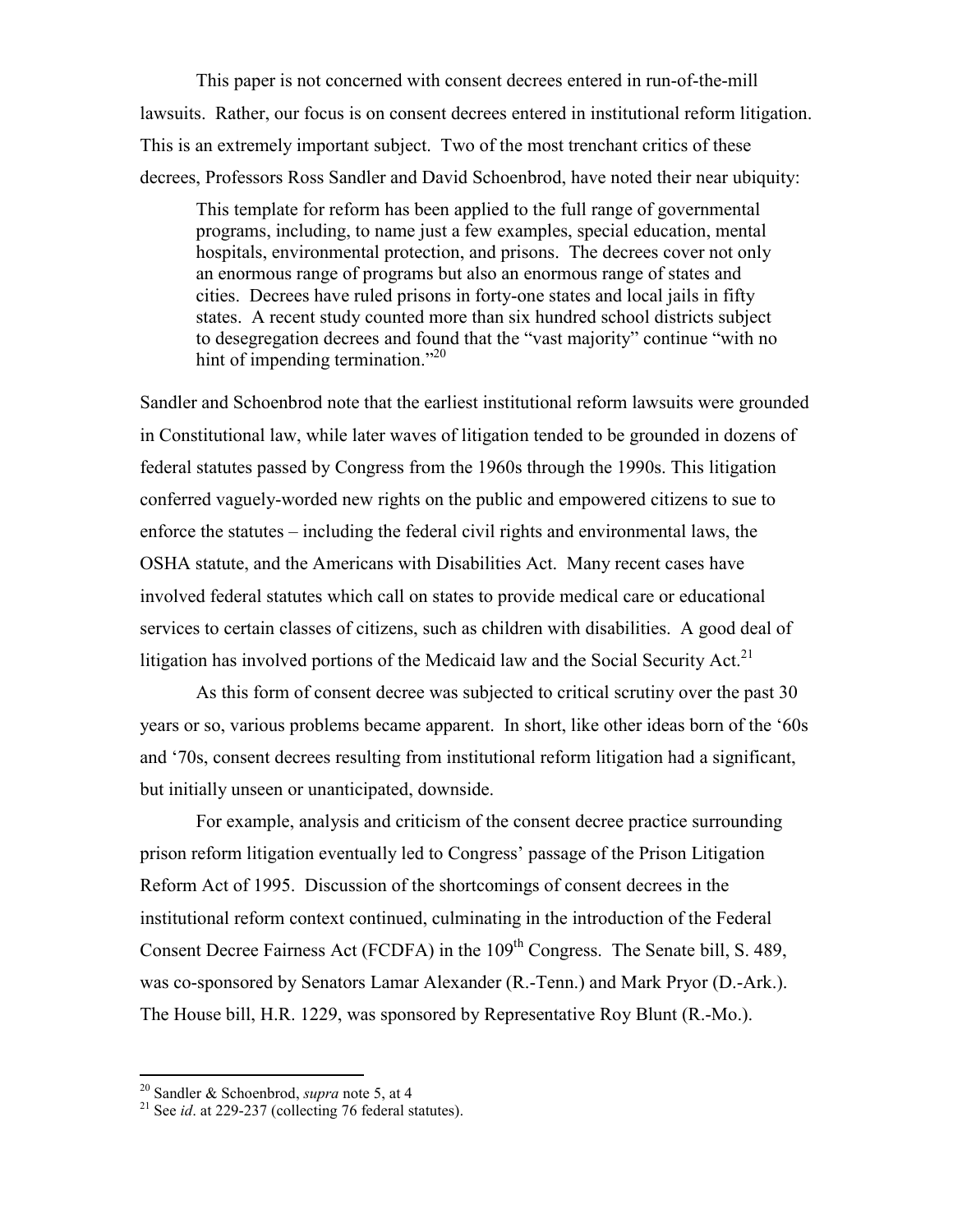Hearings were held on the FCDFA in both the Senate and House judiciary committees in 2005, but the bill was not brought to a vote in either house.

The remainder of this paper highlights the downside of institutional reform litigation and, most importantly, provides viable solutions for reform. This paper will make the case for consent decree reform – at both the federal and the state level. The most significant contribution that this paper makes to the debate is to suggest ways that state legislatures and state officials can make a significant contribution to consent decree reform.

### Consent Decrees in Institutional Reform Litigation: An Illustrative Case

Although each lawsuit aimed at the reform of a state or local government, and the consent decree that settles it, has unique features, they generally share several salient characteristics. These common features are well-illustrated in the 2004 decision of the U.S. Supreme Court in Frew v. Hawkins<sup>22</sup> which involved such a consent decree. That case, an example of the problems that are created when Congress passes vaguely written laws, began 11 years earlier, in 1993. Plaintiffs sued the state of Texas, alleging that it had failed to satisfy the requirements of the federal Medicaid statute because it

did not ensure eligible children would receive health, dental, vision, and hearing screens; failed to meet annual participation goals; and gave eligible recipients inadequate notice of available services. Petitioners also claimed the [Texas Medicaid] program lacked proper care management and corrective procedures and did not provide uniform services throughout Texas. $^{23}$ 

 The text of the relevant sections of the federal Medicaid statute speaks in mostly general terms about the obligations of the state governments under it. Section 1396a of Title 42 of the U.S. Code says that "A State plan for medical assistance must" – among other things – "provide for" the types of screening which the plaintiffs sought.<sup>24</sup> Section 1396d(r) of Title 42 goes into more detail, stating that the state-provided screening services must include "a comprehensive health and development history," "a

 $^{23}$  Id. at 434

 $\overline{a}$  $22$  540 U.S. 431 (2004).

 $24$  42 U.S.C. § 1396a(a)(43).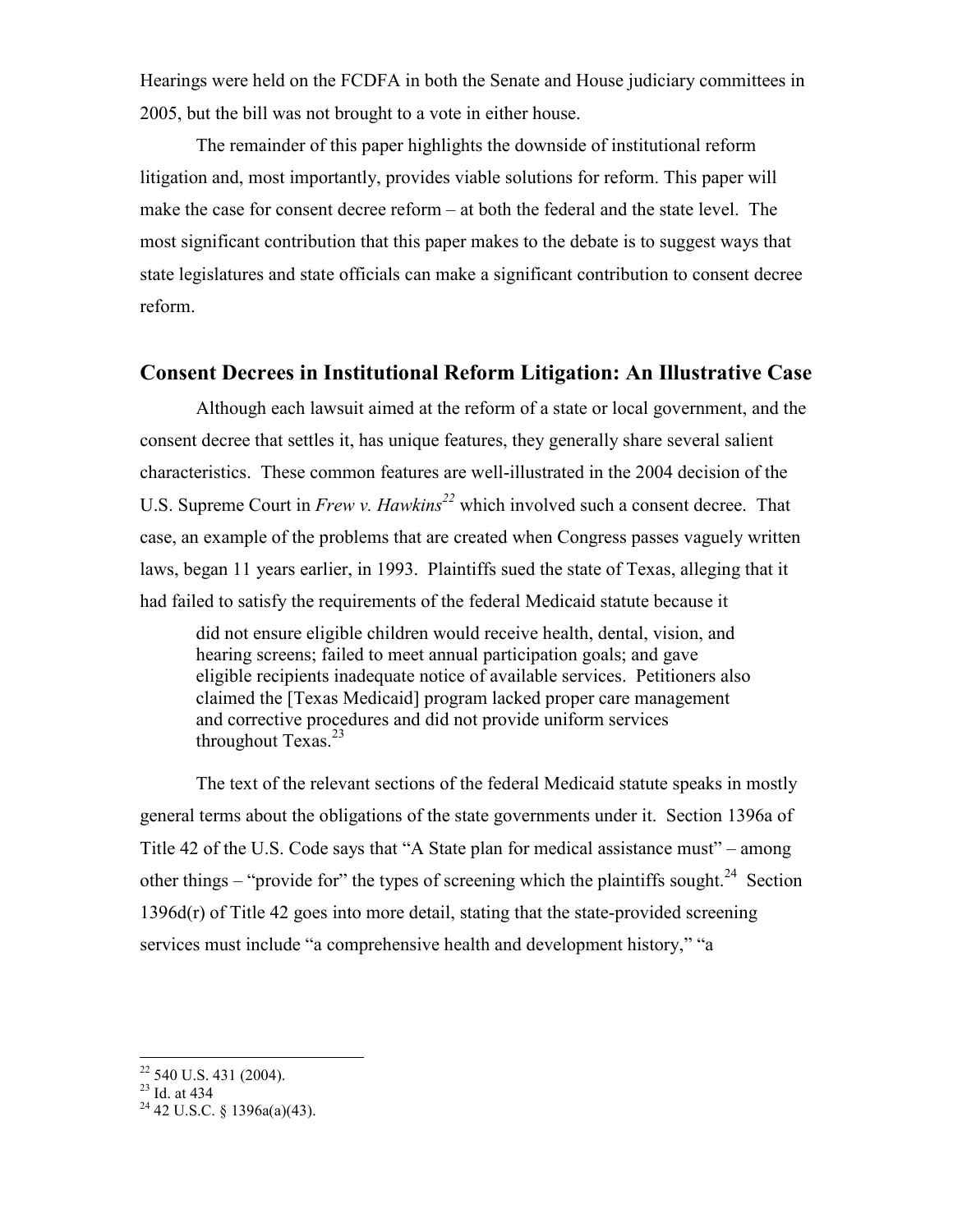comprehensive unclothed physical exam," "appropriate immunizations . . . according to age and health history," "laboratory tests," and "health education."<sup>25</sup>

 It is easy to imagine reasonable people differing over whether a given level of state-provided screening services met this rather vague federal mandate. How much of a physical exam is necessary before we all agree it is comprehensive, or how much health education is necessary? (Other statutes used in institutional reform litigation speak of reasonable efforts and sufficient staffing, without bothering to define what constitutes "reasonable" or "sufficient.") This brings us to the first general truth about institutional reform litigation: The burden placed on the state or local government defendant by the federal Constitution or federal statute at issue tends to be difficult to quantify, making it difficult to determine whether the state or local government has met its legal obligation or not.

After some initial skirmishing between the state and the plaintiffs' lawyers, the federal district judge in this case "certified" a "class" of plaintiffs totaling more than one million children entitled to the screening services at issue. After this development, settlement negotiations quickened. The Texas state government agreed to settle the lawsuit and entered into a consent decree. "The District Court conducted a fairness hearing, approved the consent decree, and entered it in 1996.<sup> $26$ </sup>

Here is how the U.S. Supreme Court described the consent decree that "settled" the Frew litigation:

The decree is a detailed document about 80 pages long that orders a comprehensive plan for implementing the federal statute. In contrast with the brief and general mandate in the statute itself, the consent decree requires the state officials to implement many specific procedures. An example illustrates the nature of the difference. The . . . statute requires states to "provid[e]" or "arrang[e] for the provision of . . . screening services in all cases where they are requested," and also to arrange for "corrective treatment" in such cases. [Citation omitted.] The consent decree implements the provision in part by directing the Texas Department of Health to staff and maintain toll-free telephone numbers for eligible recipients who seek assistance in scheduling and arranging appointments. [Citations omitted.] According to the decree, the advisors at the toll-free numbers must furnish the name, address, and telephone numbers of one or more health care providers in the appropriate specialty in a convenient location, and they must also assist with transportation arrangements to and from appointments. [Citations omitted.] The advisors must inform recipients

 $^{25}$  42 U.S.C. § 1396d(r).

<sup>26</sup> 540 U.S. at 434-35.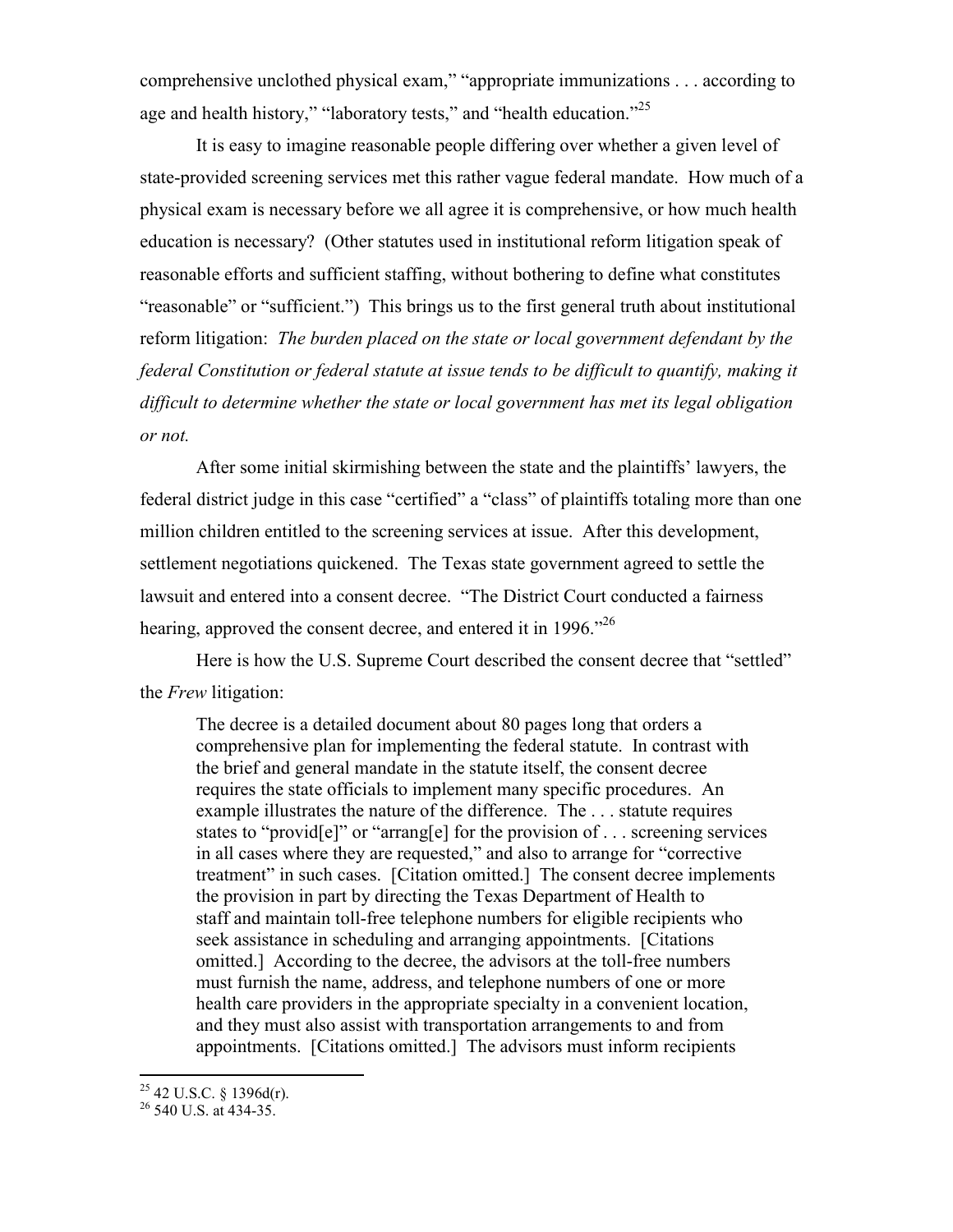enrolled in managed care health plans that they are free to choose a primary care physician upon enrollment. [Citations omitted.]<sup>27</sup>

Thus, our second general truth: *Consent decrees in institutional reform cases have the* same effect as a clarifying statutory amendment from Congress – without any input from Congress! The parties are, in effect, writing new federal law that will apply to them and to the individuals affected by the institution being "reformed."

The Supreme Court opinion continues the procedural history of the case: "Two years after the consent decree was entered, [the plaintiff class] filed a motion to enforce it in the District Court. The state officials, it was alleged, had not complied with the decree in various respects . . . . After an evidentiary hearing, the District Court issued a detailed opinion concluding that certain provisions of the consent decree had been violated."<sup>28</sup> General truth number three: A federal district judge typically retains jurisdiction over a complex case "settled" by consent decree, and thus continues to decide disputes between the plaintiff group and the government over the implementation of the decree.

It is important to note that this phase of judicial administration of the decree can continue for many years – even decades -- after a judge's initial approval of the decree. Year in, year out – through one state legislative session after another and one gubernatorial administration after another – the parties to the original litigation appear before the judge arguing over the best way to implement vague federal statutory (or Constitutional) requirements. In the process, the federal judge retains jurisdiction, but the locus of power in the case actually lies elsewhere.

Sandler and Schoenbrod explain that this continuing oversight is negotiated between the judge and the "plaintiffs' attorneys, various court-appointed functionaries [court monitors and the like], and lower-echelon [state or local] officials."<sup>29</sup> Sandler and Schoenbrod label this group the "controlling group." We will follow their usage.

In effect, the settlement opens the door for a federal district judge to empower a controlling group with the authority to both make policy (law) and appropriate revenue.

 $\overline{a}$ 

 $^{27}$  *Id.* at 435

<sup>&</sup>lt;sup>28</sup> Id. at 435-36 (citing Frew v. Gilbert, 109 F.Supp.2d 579 (E.D. Tex. 2000)). On remand after the Supreme Court's decision, the district court denied the state's motion to dissolve the decree. 401 F.Supp.2d 619 (E.D. Tex. 2005). The Supreme Court recently refused to review the district court's ruling. 127 S. Ct. 1039 (2007). For more on Frew, see Ross Sandler & David Schoenbrod, The Supreme Court, Democracy and Institutional Reform Litigation, New York Law School Law Review, vol. 49, pp. 915-942  $(2004-05)$ .

<sup>&</sup>lt;sup>29</sup> Sandler & Schoenbrod, *supra* note 5, at 7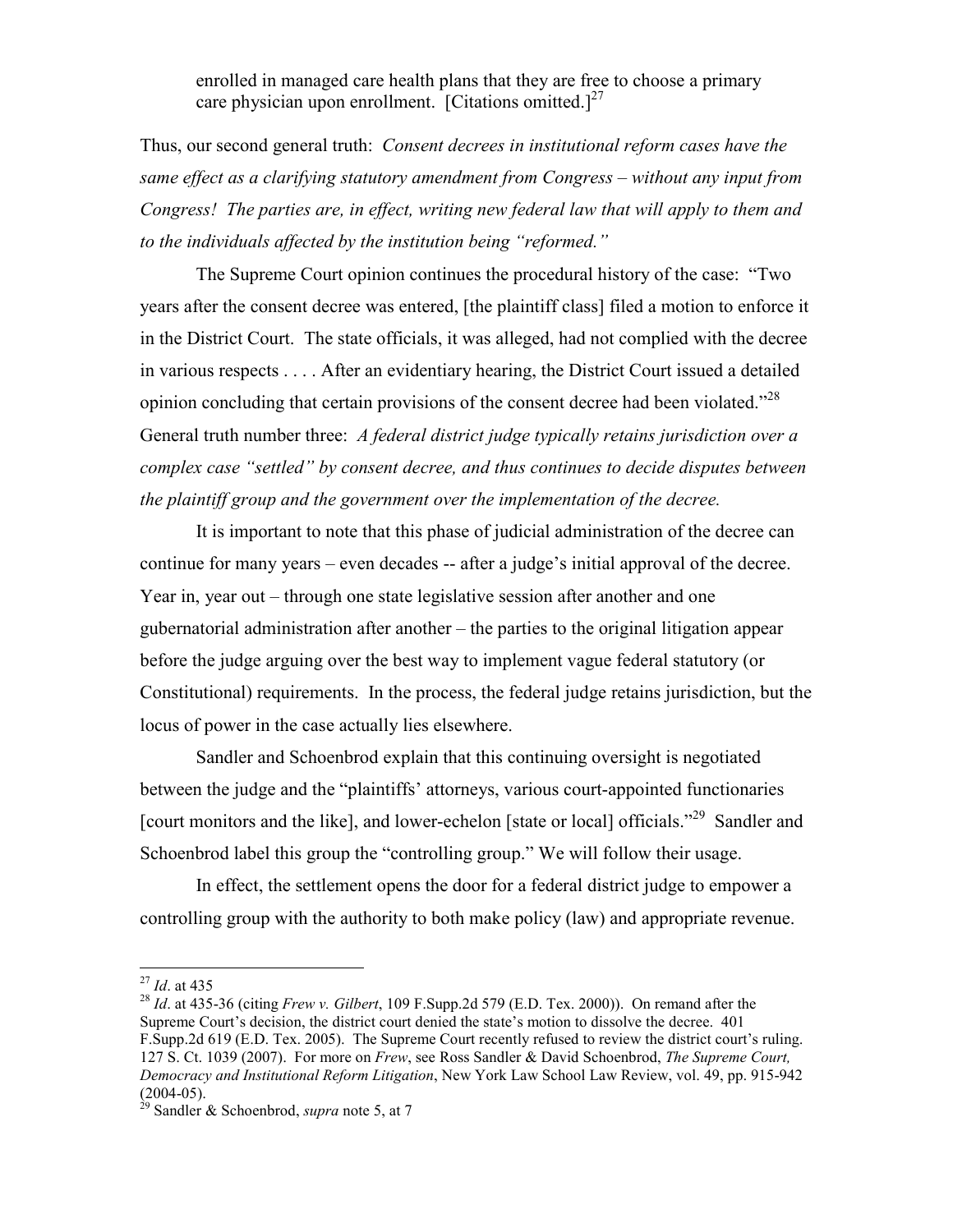Being so empowered and without the restraints of having to apply specific laws, these groups often impose remedies that go well beyond what is required or that could be reasonably justified. They also move the goalposts that would otherwise end their and the court's power. And because they are not subject to state open meetings laws, controlling groups can meet in secret with no public notice and no public scrutiny.<sup>30</sup>

As the decree's life continues, state representation is subject to change, but the lawyers for the plaintiffs and the court monitor remain the same. Gradually, because of their experience with the case, they assume the power to control what happens. When they are unhappy, they invite the judge's attention by filing motions asking that the court tell the state to do more. When the state seeks the court's approval for modification or termination of the decree, it encounters stout resistance from the controlling group which sees the state's move as a threat to their power. General truth number four: Members of the controlling group who stay at the table gain a large measure of control that the state officials who are responsible for the program cannot regain without great difficulty.

Federal law allows the plaintiffs who obtain a consent decree that favors them to recover their attorney fees. In addition, if the court appoints a monitor to help with continuing oversight or the state hires private sector lawyers to help its own lawyers, the state will have to pay for those services. These costs will continue until the decree comes to an end, and the money spent on lawyers and court monitors goes on top of the money spent for compliance with the terms of the decree. General truth number five: The decree will cost the state more than originally anticipated.<sup>31</sup>

Is there any time limit on this process? It is black-letter law that "[i]f a consent judgment does not have an expiration date written into its terms, it generally remains in effect until it is dissolved; court jurisdiction over consent judgments is usually retained for an indefinite period."<sup>32</sup> Rule 60 is the mechanism for a state or local government defendant to seek dissolution of a consent decree through the Federal Rules of Civil

 $30$  *Id.* at 125

<sup>&</sup>lt;sup>31</sup> A recent vivid example of excessive expenses associated with a long-running case can be found in Reynolds v. McInnes, 338 F.3d 1201 ( $11<sup>th</sup>$  Cir. 2006). After dealing with only one of the appeals in the case, the court observed that the costs incurred by the state for attorneys on all sides, consultants, and in fines were "staggering," Id. at 1220, and that, under the consent decree, the lawyers for the plaintiff class were paid without regard to whether they prevailed. The court stated, "The promise of fees for time spent without regard to the outcome of a motion or appeal in a case that apparently has endless potential for dispute may be the kerosene for the litigation fires which have raged out of control in this case." Id. at 1221. It observed that the district court "may wish to consider" trying to control the fire by "cutting down that fuel." Id.

 $32$  Am. Jur. 2d Judgments § 200; see also 49 C.J.S. Judgments § 187.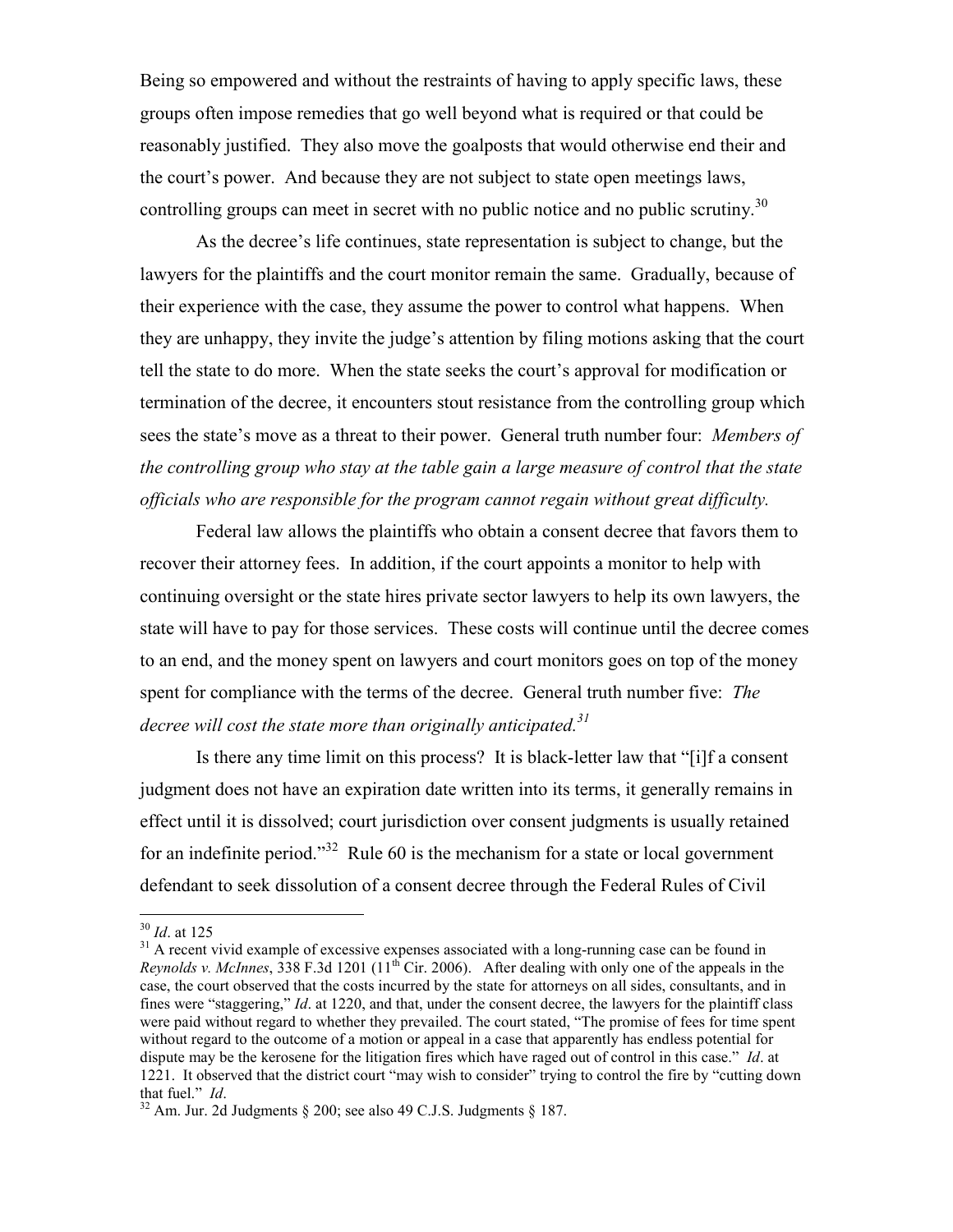Procedure. This rule authorizes the district judge to do so on the grounds that "the judgment has been satisfied, released, or discharged, or a prior judgment upon which it is based has been reversed or otherwise vacated, or it is no longer equitable that the judgment should have prospective application.<sup>33</sup> The burden of proof on this issue rests with the party seeking removal of the decree. A state or local government must try to convince the judge that the decree is no longer necessary. Thus the status quo is preferred. Furthermore, the district judge's decision on a motion to dissolve a consent decree is not likely to be overturned by an appellate court. Unless the parties agree otherwise, the consent decree will continue as long as the administering judge feels it necessary. General truth number six: *Consent decrees are "like a maze: easy to enter*, but hard to exit."<sup>34</sup>

## What Is Wrong With This Picture?

Why are these lawsuits and the consent decrees that settle them controversial? After all, Congress – our duly elected representatives – passed the statutes involved. The state or local government represented by appropriate, popularly-elected officials did agree to the settlement. The consent decree process is explicitly provided for in the Federal Rules of Civil Procedure. So what is the problem?

 There are numerous problems with this kind of consent decree. Our focus will be the six problems most relevant to this area of legislative reform.<sup>35</sup>

 First, consent decrees in institutional reform litigation raise both separation of powers and federalism concerns. The federal judge and state executive officers involved in the administration of such a decree act as if they are members of Congress, amending an earlier, vague Congressional enactment in order to give it form and substance. This amounts to virtual legislation. The federal and state officers involved have no

 $33$  FRCP 60(b)(5) (emphasis added).

 $34$  Sandler & Schoenbrod, *supra* note 5, at 174.

 $35$  A significant criticism that we will not delve into is the fact that consent decrees usually affect persons who were not represented in the lawsuit or in the negotiation of the decree. For more on this topic, see Douglas Laycock, Consent Decrees Without Consent: The Rights of Nonconsenting Third Parties, University of Chicago Legal Forum 103-154 (1987).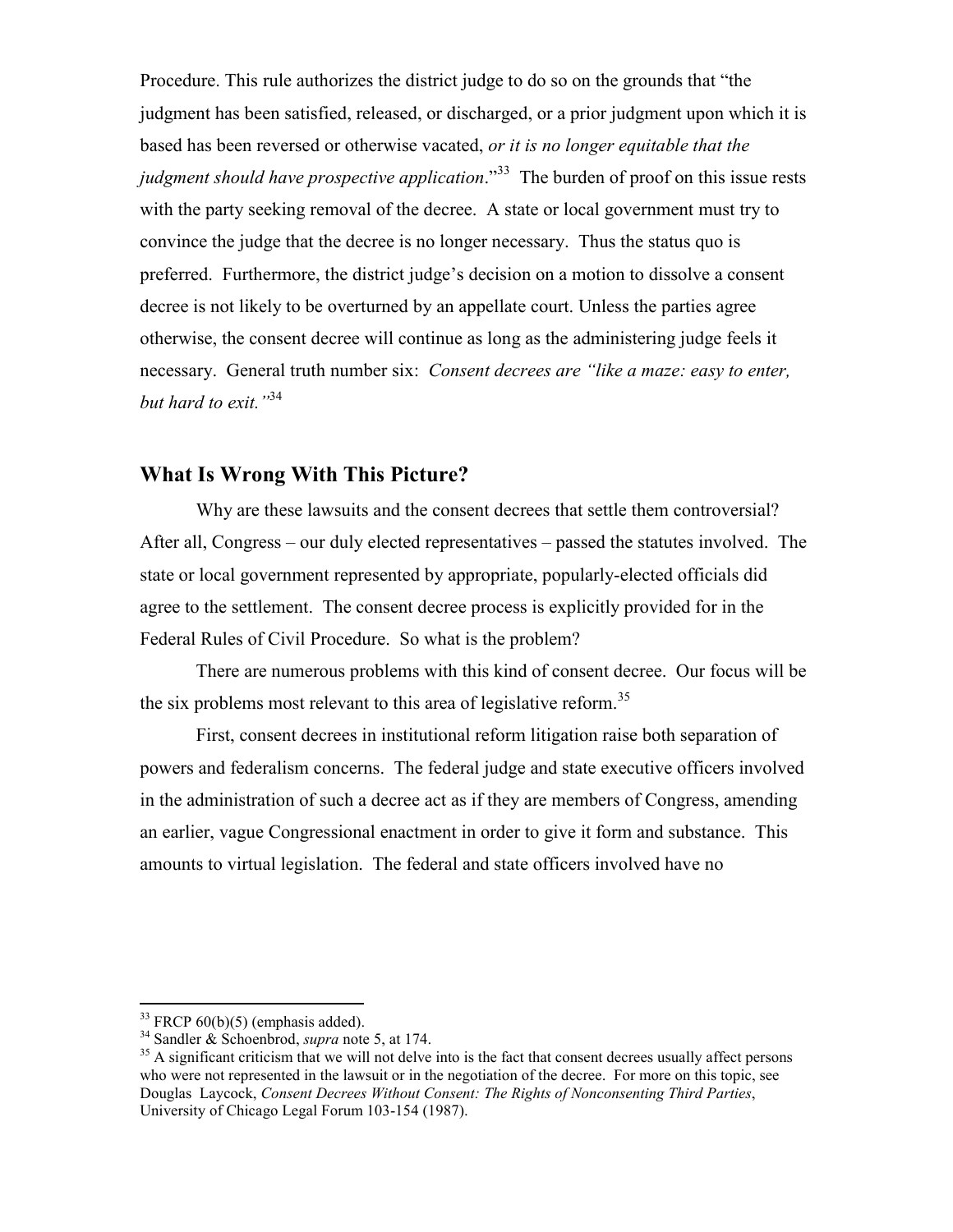Constitutional warrant through which to exercise the legislative power. This is the Constitutional problem.<sup>36</sup>

 Second, these consent decrees ask a great deal of the judges who administer them. Depending on the scope of the decree, a federal judge's competence as a manager may be overwhelmed. Corporation law rules that decisions of boards of directors are normally beyond legal challenge – the so-called "business judgment rule" – in part because judges recognized that they were poorly equipped to second-guess the decisions of business people.<sup>37</sup> Judges are not business experts nor are they experts in the design, staffing, and operation of complex governmental entities. Further, judges lack the time, freedom of mobility, and resources to provide continuous overseeing of the operations of a state agency. This is the judicial competence problem. The courts often attempt to ameliorate this problem by appointing a monitor, often from the ranks of academia or the legal profession. This does not make the problem go away.

Third, these consent decrees lift the issue of public administration from the public arena of politics and place it in the much less public arena of the judicial process. The result is that the public, often unable to follow what is going on with the administration of their state or local government's affairs, is now unable to participate directly in the decision-making processes. In most instances, court secrecy rules make it virtually impossible for mere citizens to know what is happening. To quote Sandler and Schoenbrod again:

 Meeting without observers and outside the reach of sunshine laws and administrative procedures, the controlling group prefers privacy and meetings that are not publicly scheduled. The parties claim a privilege of confidentiality like that which keeps confidential private parties' negotiations over private lawsuits. But confidentiality in public law cases keeps negotiations over public policy private and thereby preserves the controlling group's proprietary control.<sup>38</sup>

This secrecy contributes to public confusion about the nature of the decree. For example, some people may believe that the judge imposed the terms of the decree on the government. Secrecy also makes it impossible for the public to hold anyone accountable for decisions made under the continuing supervision of the decree. Since no one can tell

 $\overline{a}$ 

<sup>&</sup>lt;sup>36</sup> Of course, Congress itself could spare us the Constitutional problem by writing clearer legislation and by refusing to delegate the legislative power to others. Unfortunately, Congress is highly unlikely to take its Constitutional duties in this connection seriously any time in the near future.

<sup>&</sup>lt;sup>37</sup> See Dodge v. Ford Motor Co., 170 N.W. 668, 684 (Mich. 1919) ("The judges are not business experts.")  $38$  Sandler & Schoenbrod, *supra* note 5, at 125.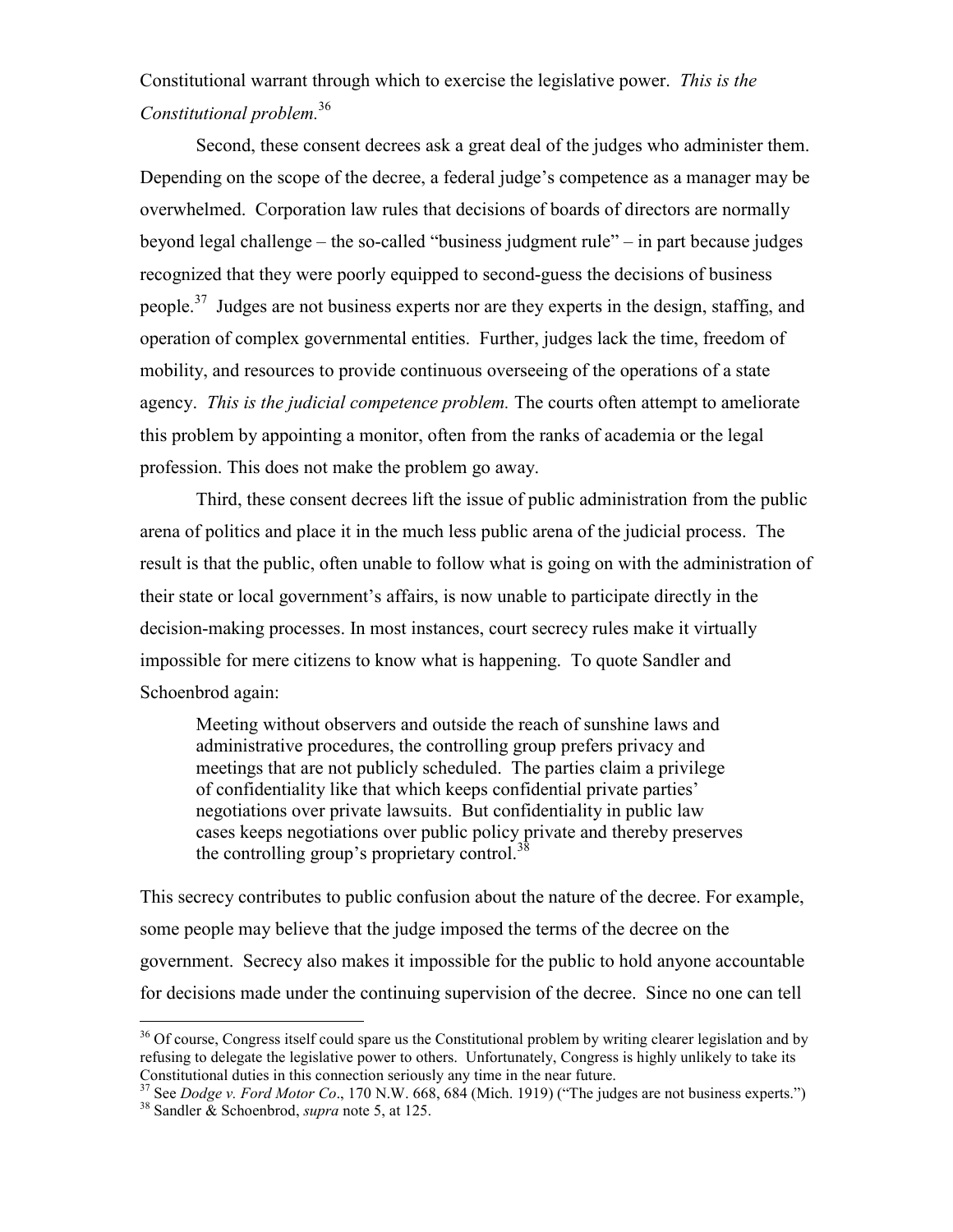who is responsible for what, the assignment of blame (or praise) for the administration of the decree is impossible. Avoiding responsibility and passing the buck are made much easier by a process so lacking in transparency. This is the political accountability problem.

 Fourth, the attenuation of political accountability enables the judge and the members of the controlling group to focus exclusively on the subject of the consent decree. The subject of the consent – building sidewalk ramps for wheelchair access, for example – becomes the only subject worth discussing. No tradeoffs need be made. Other public priorities – highway construction or teachers' salaries or disaster preparedness – don't enter into the equation. This is the tunnel vision problem.

 Fifth, both the political accountability and tunnel vision problems increase the temptation facing the government officials in the controlling group to use the consent decree process to benefit their government institution. Consider the Frew litigation once again. The plaintiffs' demands would require a larger budget for the Texas Medicaid agency. What bureaucrat worth his salt would fail to use the consent decree as a vehicle for seeking larger budget outlays for his agency? Viewed this way, government officials and plaintiffs share some significant common interests in the expansion of the government agency in question.

This makes the states' ability to defend against an institutional reform lawsuit more difficult because some government officials actually welcome the opportunity to expand their programs and budgets through a court order. With a consent decree, they can pursue an agenda that they cannot get approved by either of the political branches, the governor and legislature, and they can force the taxpayers to pay the bill. Consequently, many state bureaucrats become willing accomplices with the plaintiffs, the judge and the judicially appointed controlling group in limiting or removing the legitimate powers of the governor and/or state legislature. This is the opportunistic bureaucrat problem.<sup>39</sup>

 Sixth, and finally, the problems associated with such consent decrees are aggravated by the fact that the government officials who decide to settle an institutional reform lawsuit can, under the rules currently followed, effectively bind their successors to the settlement they negotiate. Future governors, mayors, or other state or local officeholders or officials, inherit the consent decrees negotiated by their predecessors, and will

<u>.</u>

 $39$  For more on this, see *id*. at 156-157, 171.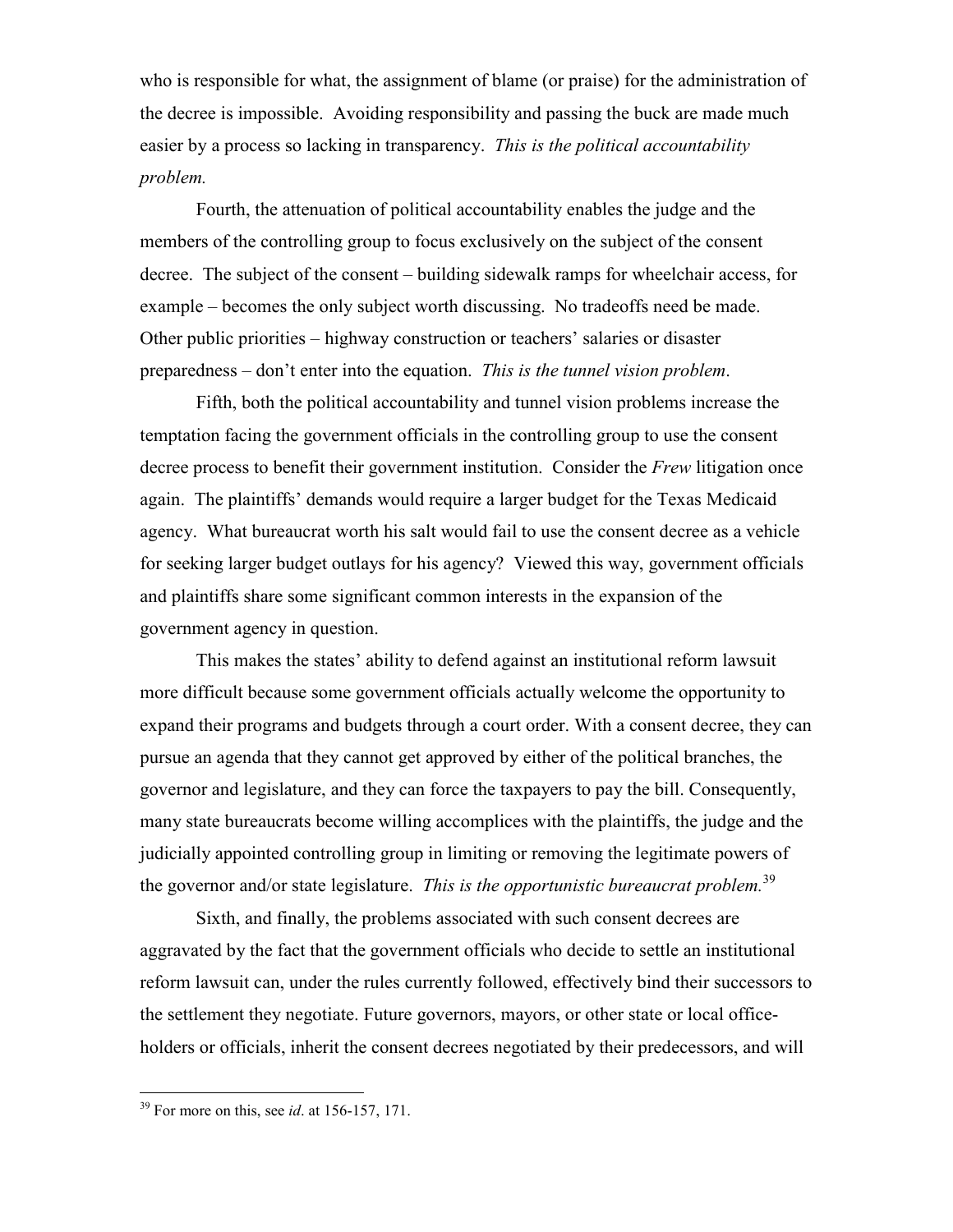be required by the federal court to live up to the terms unless the later-serving officials move for dismissal of the decree and the judge so rules. As the rules currently read, the deck is stacked against this happening. Because the burden of proof is on the moving party, state (or local) officeholders are, in effect, bound to a bargain they did not negotiate. This is the inheritance problem.

 Political accountability, tunnel vision, opportunistic bureaucrat, and inheritance problems all aggravate the Constitutional problem. Moreover, it is unrealistic to expect the judge to ameliorate any of these problems to any significant extent. The judicial competence problem reminds us that a judge is not Solomon. He is not likely to be able to produce good public administration and public policy through his own efforts, in the face of the other problems named here.

 Given these interlocking problems, how might the practice of consent decree in institutional reform litigation be reformed?

## Reform at the Federal Level

 Congress rewrote the rules for consent decree practice in federal litigation over prison conditions in 1995. The Prison Litigation Reform Act (PLR Act) requires the judge to draw narrow decrees, using "the least intrusive means necessary to correct the federal violation, and give substantial weight to any adverse effect on public safety or the operation of the state's criminal justice system" (emphasis added.) Further, the PLR Act includes a sort of "sunset" provision for prison decrees.

 The act . . . calls for a prompt termination of a decree unless it is still needed to prevent violations of federal law. Once a decree has been operating for two years, the defendants may move for its termination and the judge must grant the motion unless the judge makes written findings, based on a record, that the decree is still needed to prevent future violations of law. Those who seek to keep old prison decrees alive must now prove that the decree is still needed. $40$ 

Constitutional challenges were repeatedly denied, culminating in the U.S. Supreme Court's 2000 decision in *Miller v. French*,<sup>41</sup> upholding the Prison Litigation Reform Act against such a challenge.

 $^{40}$  *Id.* at 189

<sup>41</sup> 530 U.S. 327 (2000).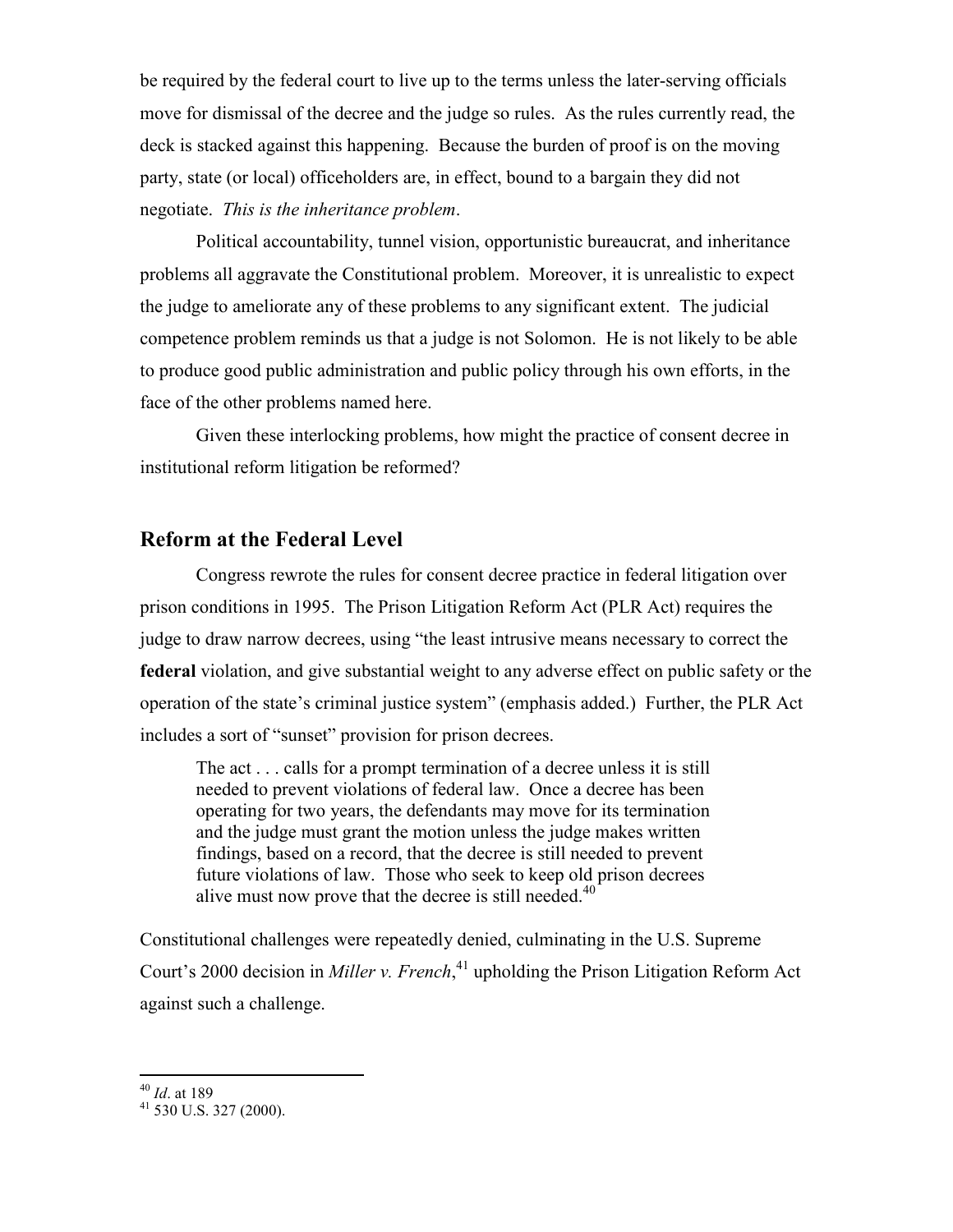The 1995 Prison Litigation Reform Act has been a success, as the controlling groups in many long-settled prison cases found themselves unable to justify the continuation of their old consent decrees. "They simply could not show significant current, ongoing violations of federal law, and so the old decrees were terminated." $42$ The act's sunset provision, including its change in the burden of proof, seemed a promising way to move forward with reform at the Federal level, striking as it does directly at the dead wood problem.

In 2005 Sen. Lamar Alexander (R-Tenn.) and Sen. Mark Pryor (D-Ark.) cosponsored the Federal Consent Decree Fairness Act (FCDFA) in the United States Senate that would limit the abuses of federal consent decrees and Rep. Roy Blunt (R-Mo.) introduced similar legislation in the United States House of Representatives. It is important to note that the proposed legislation would not eliminate any existing federal consent decrees. The purpose of the proposed law is to change the procedures for modifying or vacating a consent decree and to allow newly elected officials to execute their legislative duties in matters that otherwise were removed from his or her oversight by a federal consent decree. The objective of the FCDFA is to remove consent decrees as an impediment to state and local government and to offer state officials the opportunity to change or end consent decrees more easily. This would be accomplished by (1) placing term limits on consent decrees, (2) placing the burden of proof on the plaintiff in order to keep the decree in place, and  $(3)$  return responsibility to state and local governments.<sup>43</sup>

In addition, the proposed FDCFA of 2005 contains a sunset-type provision. Section 3 of the act will allow state or local officials affected by a pre-existing consent decree to move that the decree be modified or vacated "upon the earlier of" 4 years after it is entered, or in a civil case, "the expiration of the term of office of the highest elected State [or local] government official who authorizes the consent of the State [or locality] in the consent decree." Section 3, like the 1995 PLR Act, shifts the burden of proof from the moving party to "the party who originally filed the civil action to demonstrate that the continued enforcement of a consent decree is necessary to uphold a federal right." Thus the FCDFA is aimed directly at the inheritance problem and, given the success of the 1995 Prison Litigation Reform Act in clearing away deadwood consent decrees in prison

<u>.</u>

<sup>&</sup>lt;sup>42</sup> Sandler & Schoenbrod, *supra* note 5, at 190-191.

<sup>&</sup>lt;sup>43</sup> The Federal Consent Decree Fairness Act (S. 2289 and H.R. 4041) was reintroduced in the 110<sup>th</sup> Congress.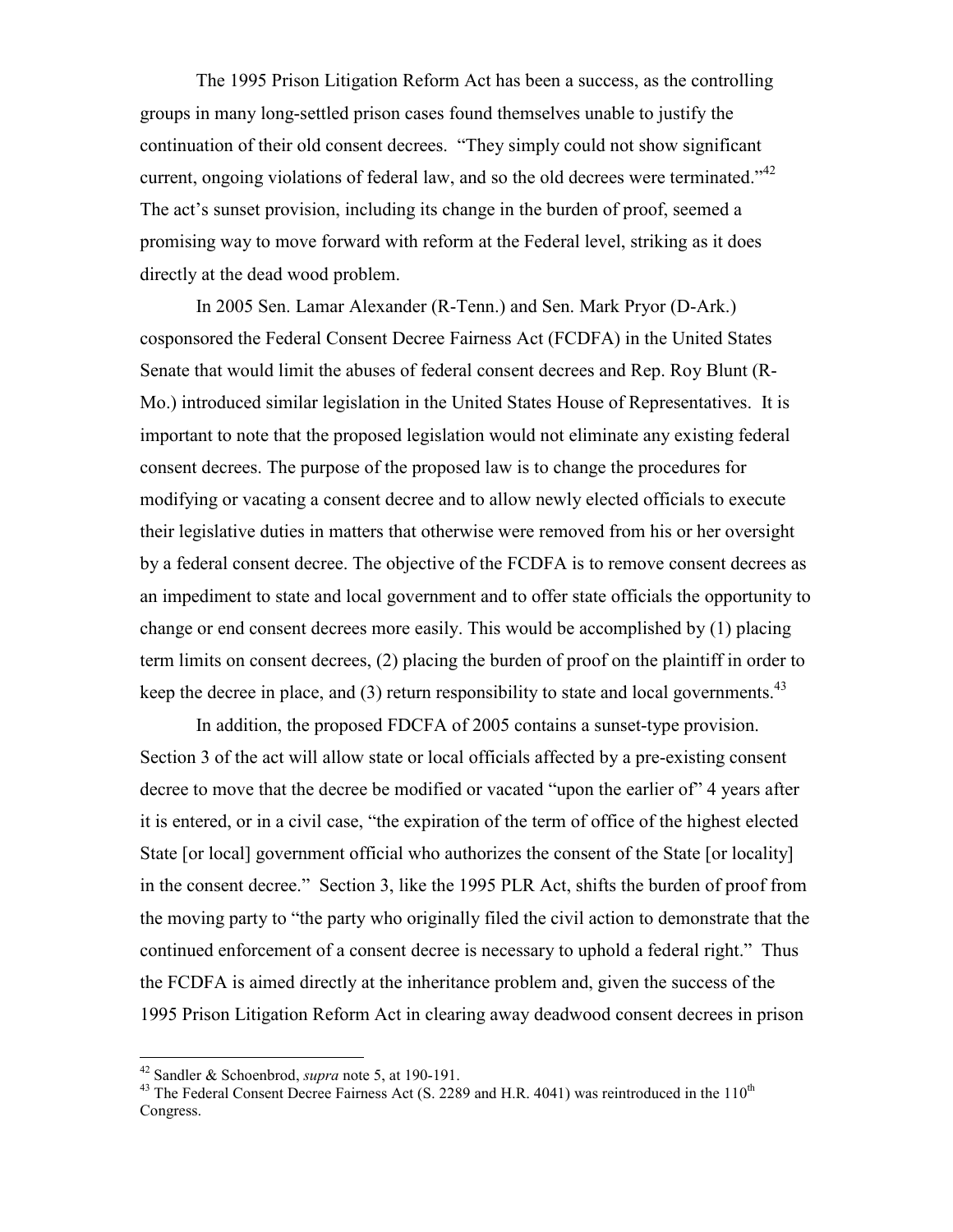litigation, the FCDFA sunset terms will likely have a positive effect on the other problems associated with consent decrees. Consequently, Congress should return to the issue and pass the Federal Consent Decree Fairness Act.<sup>44</sup>

## Reform at the State Level

-

State legislatures and state officials should also take up the task of reforming consent decree practice. It is the right thing to do as a matter of state and federal constitutional law and it will properly augment the Legislatures' power in the administration of state and local government programs.

Federal reform efforts have addressed the role of federal judges and the Federal Rules of Civil Procedure. Obviously, this route to reform is not available to state legislatures. State legislators have to approach consent decree reform by asking how they can affect the actions of state and local officials in the negotiation and enforcement of these decrees. State legislatures cannot directly address Constitutional or Federal judicial competence problems. However, state legislatures can act in a way that ameliorates political accountability, tunnel vision, and opportunistic bureaucrat problems, and enhances the governor's and the state legislature's oversight of the operation of state and local government agencies.

### The Consent Decree Fairness Act for State Courts

State legislatures should adopt measures based on the proposed federal CDFA, making its terms applicable to institutional reform lawsuits brought in state courts. While the vast majority of the institutional reform lawsuits discussed in this paper were filed in federal court, such litigation is also brought in state courts. Numerous lawsuits challenging state funding of K-12 education are a good example of this.<sup>45</sup> In the event that Congress passes the CDFA, there may be a shift of future institutional reform litigation to the state courts. The state legislatures need to act in anticipation of such a move. Because we support the CDFA at the federal level, it is an easy step to endorse its provisions for adoption at the state level as well.

<sup>&</sup>lt;sup>44</sup> We note that the FCDFA was sternly opposed by 85 liberal advocacy groups. The letter and a list of opponents to the FCDFA can be found at http://hrw.org/english/docs/2005/04/13/usdom10482.htm.

 $45$  For a recent survey of the results achieved by school funding lawsuits, see Eric A. Hanushek, ed., Courting Failure: How School Finance Lawsuits Exploit Judges' Good Intentions and Harm Our Children (2006), http://www.hooverpress.org/productdetails.cfm?PC=1238 .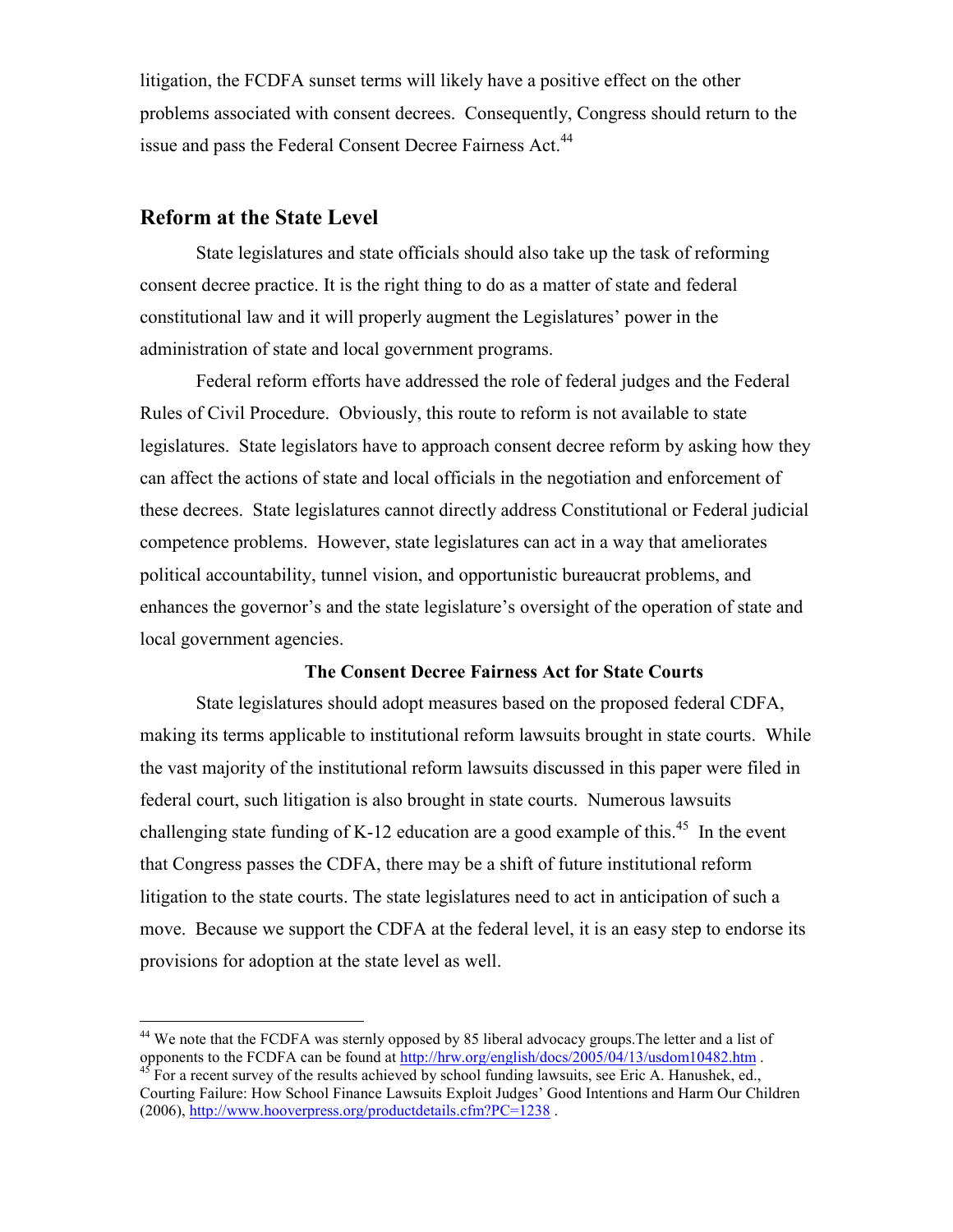#### Hold State Attorneys General Accountable

The state attorney general is usually the person with ultimate responsibility for approving consent decrees that bind state and local government entities.<sup>46</sup> We pause to note that the state attorney general should be prepared to "just say no" to proposed consent decrees in institutional reform litigation. By interposing legal and factual defenses, the state attorney general can defeat attempts to put federal courts in charge of state agencies. Even if the defense proves unsuccessful, the state attorney general may limit the degree of judicial oversight. In addition, the state attorney general who fights and loses has appeal options that the state attorney general who signs onto a consent decree does not.

When confronted with an institutional reform litigation suit, the state attorney general should investigate the charges against the state to determine the merits of the case. If it is determined that there is merit to the charges in that the state is in violation of federal law, the state should initiate its own reform efforts directed toward complying with the federal laws and regulations in question. Once a reform plan is complete it should be implemented as soon as practicable. The state should submit the plan to the judge and ask for a stay to give the state a reasonable opportunity to implement the plan in a good-faith effort to bring the state into compliance. If the judge rejects the plan, the state should demand a trial.<sup>47</sup>

If the state attorney general's investigation into the merits of an institutional reform litigation suit determines that the state is not in violation of federal laws and regulations, the attorney general should inform the state legislature and the legislature should invite the plaintiffs to appear at a hearing to present their complaint directly to the state legislature. If it is determined that the plaintiffs case is without merit, the state should demand a trial on the merits of the case.

The state's primary objective involving any institutional reform litigation suit should be to determine whether or not the state is in violation of federal law and if so,

<u>.</u>

<sup>&</sup>lt;sup>46</sup> To the extent that this is not true in a given state, adjustments would obviously need to be made to our recommendations.

 $^{47}$  *Marisol v. Giuliani* is an important example for state and local governments in that when confronted with an institutional reform lawsuit, Mayor Rudolph Giuliani refused to settle and demanded a trial. New York City recognized that there was a problem and was proactive in developing a remedy that the court recognized as a good faith effort. The plaintiffs settled with New York on the city's terms, leaving the city in charge of its own program without any judicially imposed mandates. The plaintiffs accepted these terms because the city refused to accept a consent decree and demanded a trial on the merits of the case. See Sandler & Schoenbrod, *supra* note 5, at 193-194.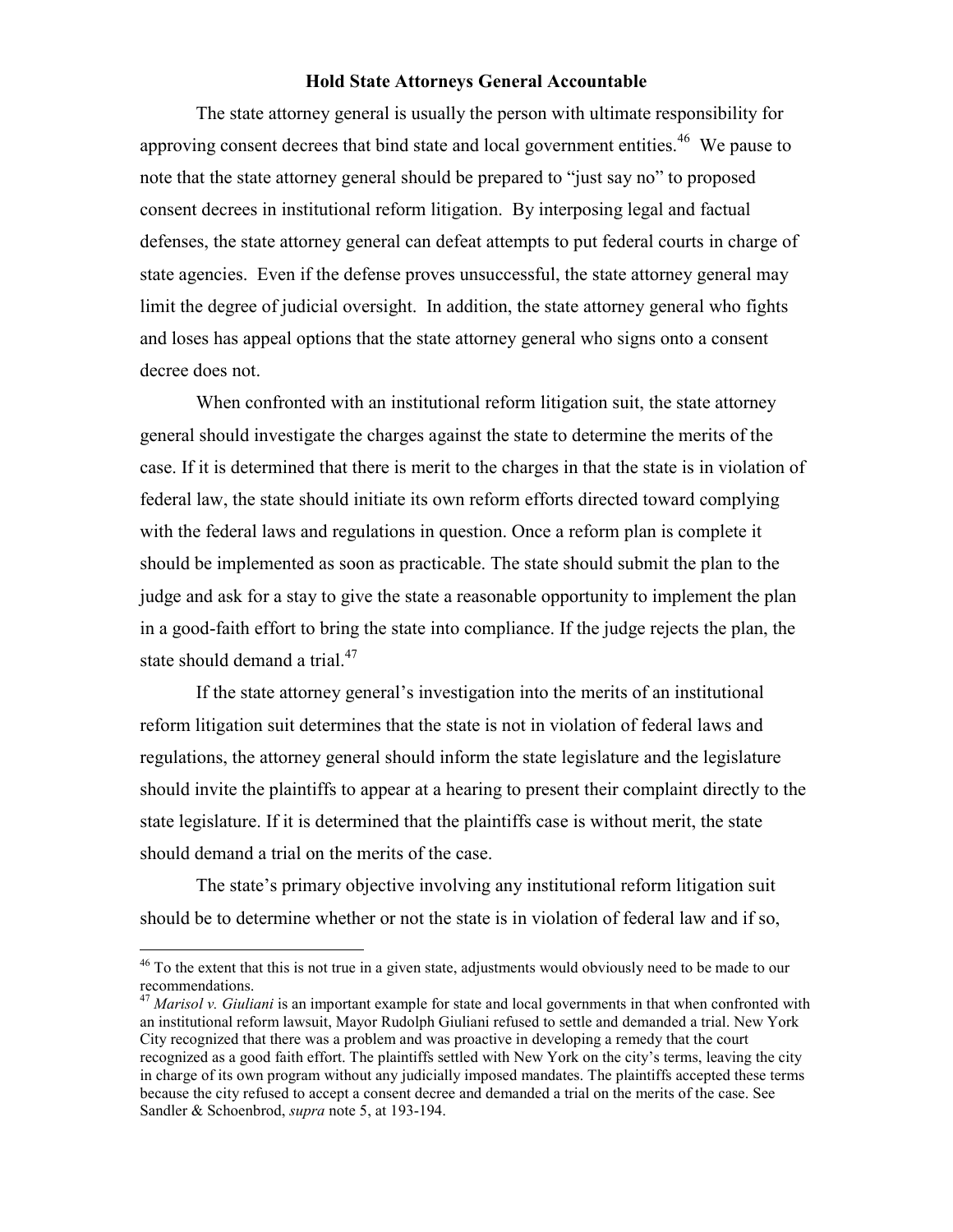implement a good-faith remedy to resolve the problem while preserving the right and ability of the state legislature, governor or other elected or appointed official, to perform the duties they are constitutionally entitled to perform.

The objective in going to trial is either to win the case or confine any judicial remedy to what federal law requires rather than meekly submit to a consent agreement that can easily be expanded well beyond what the law would require. It is important that states pursue this course as a means of ensuring that the state's elected representatives and executive office holders maintain control of the policy making and appropriation process instead of giving up that control to an unelected control group that operates in secret.

In framing a defense, states should suggest by motion that judges adopt findings of fact on the alleged violation of federal law. The plaintiffs should be required to present their list of specific violations and injuries that is the basis of their action against the state. States should refuse to settle any litigation in which the violations and injuries are nebulous and subjective or the plaintiff refuses to provide such a list.<sup>48</sup> If the state investigates and determines that a violation has occurred, the state should immediately begin developing a good-faith remedy. By insisting on findings of fact, the state can argue that any judgment must be limited to a remedy of the specific violations or injuries. By establishing the merits of the case, states establish a basis for appealing the judge's decision. Moreover, by establishing findings of fact of violations and injuries before the court, if the state later moves to modify or terminate the decree, the findings would limit the plaintiff's efforts to argue for continuance to whether or not the violations and injuries have or have not been remedied.

As outlined above, if the suit goes to trial, the state should be proactive in offering a plan to remedy violations as a basis for settlement contingent on the judge leaving all control to the state. The state can then ask for declaratory judgment that defines the state's legal obligation without defining the policy and procedures required to meet them.

The states should cite precedent involving federal agencies found to be in violation of federal law. When a federal agency is found to be in violation of a federal law, the courts nullify the illegal action but then let the agency determine how to

 $48$  *Id.* at 200-203

 $\overline{a}$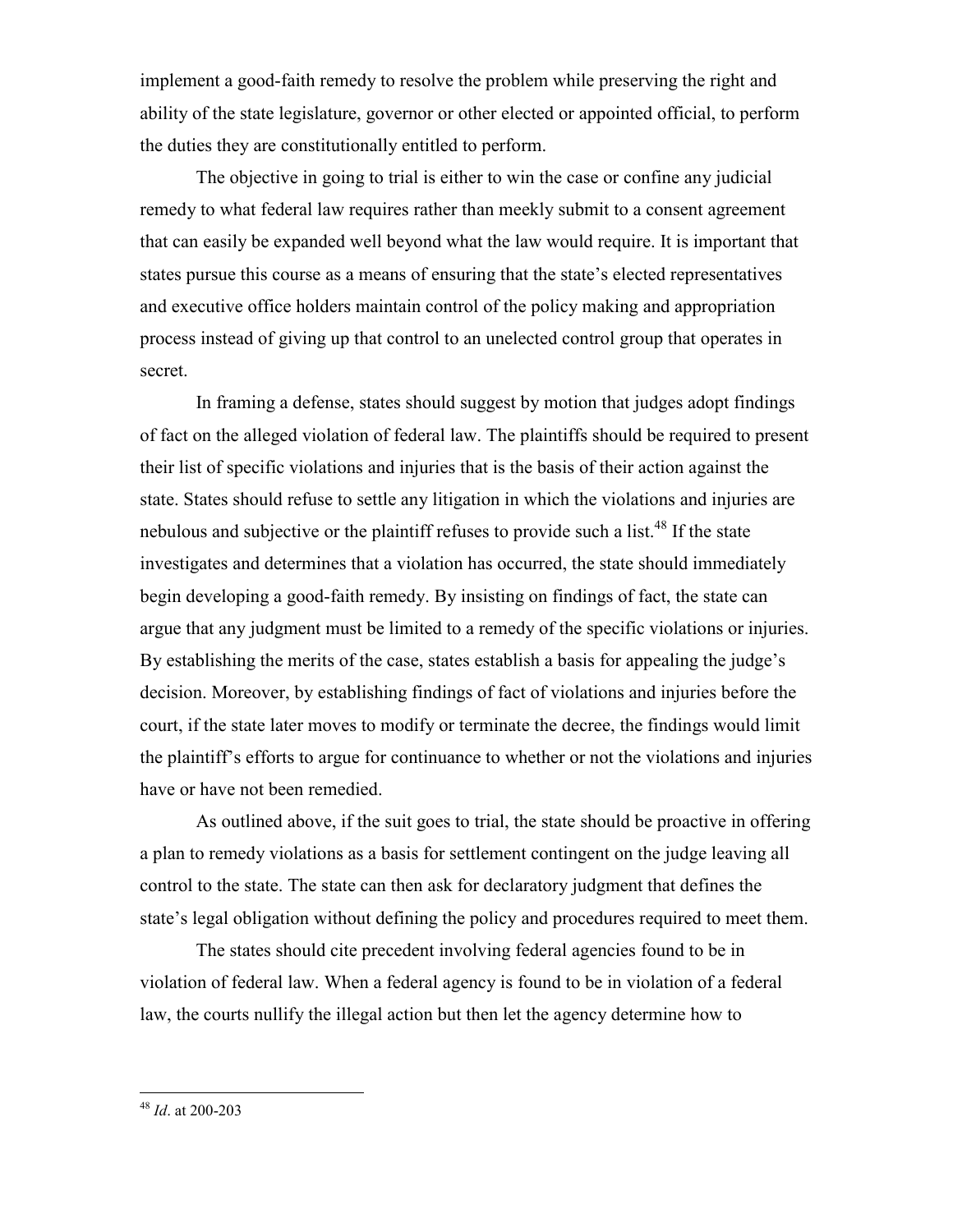comply.<sup>49</sup> Federal judges should be willing to accord to the states the same opportunities to comply with the law as they often do federal agencies if for no other reason than respect for the right of the people to have their elected representatives developing policy and appropriating revenue. By doing so, judges would uphold the tradition of judicial restraint that seeks to avoid usurping the authority of the legislative and executive branches of state government.

States should view vaguely written federal laws the same as they did unfunded federal mandates. They should consider such statutes as an encroachment on state sovereignty and as an attempt to use the courts to force state and local governments to implement politically unattainable policy objectives while also passing on all the costs to the states' citizens.

#### Recommendations for State Legislative Action

Because consent decrees often wind up causing harm or imposing a burden on other citizens not involved in the litigation, the state legislature has an obligation to act to protect themselves and the rest of their state's citizens by imposing restrictions on state officials' ability to enter into a consent agreement. Accordingly, and in addition to the state CDFA mentioned just above, we recommend the passage of a strong state consent decree reform bill that would –

- 1) Direct the state attorney general<sup>50</sup> to negotiate a time limit, keyed to the expiration of the attorney general's (or governor's) term of office, in every consent decree entered into by the state government or any local governments.
- 2) Direct the attorney general not to enter into any settlement that does not include clearly defined and objective metrics as a basis for compliance and termination. This allows the people to hold their representatives accountable for the development of public policy and the appropriating of state revenues, it allows the state to develop a good faith remedy for the violations that are the basis of litigation, and it retains the rights of the plaintiffs through the courts if state government does not act in good faith. By and large, the public desires that all

 $^{49}$  *Id.* at 208

<sup>50</sup> And any other relevant state or local officers.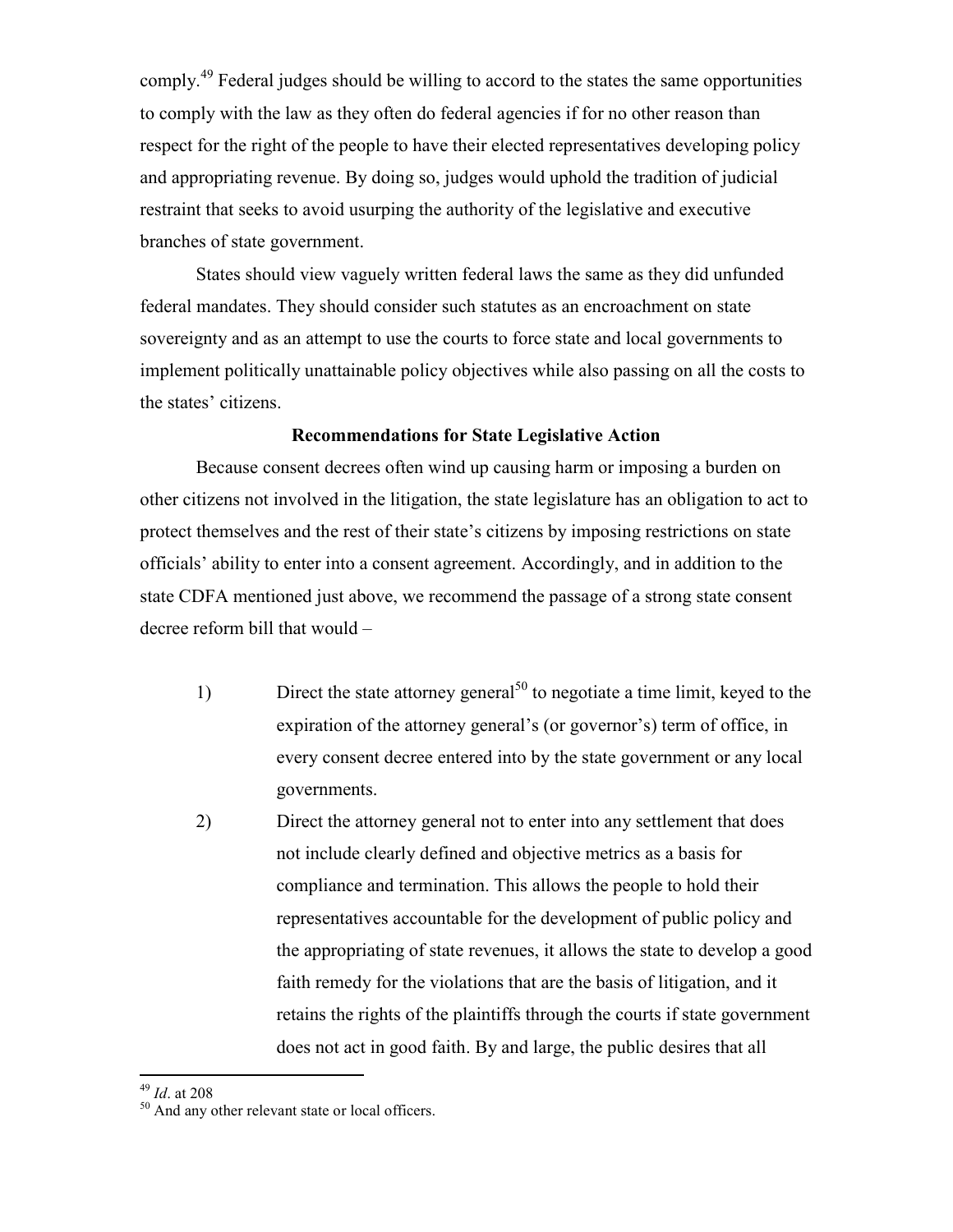citizens' rights be respected and protected. If the actions of state or local governments result in a violation of real rights, public sentiment is fairly consistent in favor of providing a remedy. It is when plaintiffs or activist judges attempt to impose social or cultural change or attempt to impose an agenda on state and local government that the public will object. It is against such litigation that the legislature must act.

- 3) Direct the attorney general to refuse to enter into any settlement that does not require that all parties be subject to the state's open meetings law. Control groups should be required to post public notice of any and all meetings and give adequate notice of proposed actions that allows adequate and reasonable time for public comment.
- 4) Require the state attorney general to obtain legislative and executive branch approval of any settlement of an institutional reform litigation prior to his agreeing to it. This should take the form of a resolution, passed by a majority of both houses of the state legislature and signed by the governor. Prior to legislative approval, the state attorney general should be required to explain the policy and budgetary implications of the proposed consent decree to the legislature and to the governor.
- 5) Require the state attorney general to report to the governor and the state legislature on an annual basis on all the consent decrees currently in force against the state government and all local governments in the state. Budgetary and policy implications should be clearly addressed, with the help of the legislature's budget office and other relevant agencies. The state attorney general should notify the governor and the legislature, with respect to each such consent decree, if he will seek to have it dismissed in the coming year, and the reasons for his decision.
- 6) Require the state attorney general's office to maintain a complete and up-to-date list of consent decrees in force against the state government and local governments, to post such a list on the office's website, and to provide links on the website to publicly available documents describing the decrees and their administration.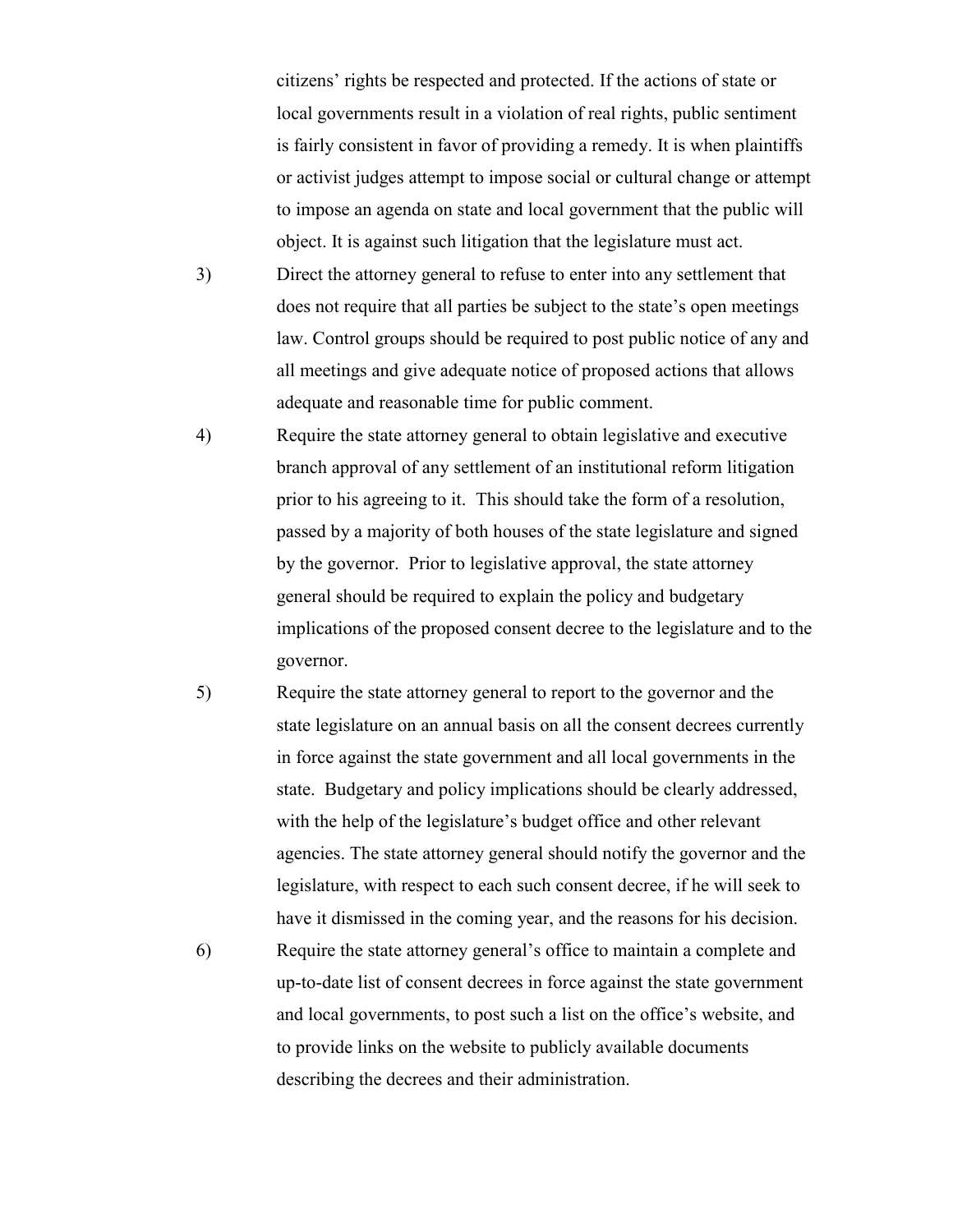In addition to the statutory recommendations above, state legislatures should consider establishing their own Joint Permanent Committee on Consent Decrees. There are a number of permanent committees established by acts of the Legislature which are composed of members of both houses that operate as advisory bodies to advise the Legislature on courses of action in specialized issues such as consent decrees. A Joint Permanent Committee on Consent Decrees would ensure that members of the State Legislature are well-informed as to the status and costs of current consent decrees, the opportunities for modification or termination of existing decrees, and ensure that the members are fully informed about any future institutional reform litigation brought against the state.

While state legislative actions along these lines will not solve all the problems associated with consent decrees in the institutional reform context, it goes a long way toward remedying the political accountability problem. By opening up the process by which the decrees are negotiated and enforced, the public will have a better idea of what is happening and who in state and/or local government is responsible for what is happening. Forcing legislators and governors to take a public stand when entering into such a decree will improve the decision-making process; requiring an annual review of all relevant consent decrees will, with any luck at all, improve administration. Putting the state attorney general in charge of making information available to the governor, the state legislature, and the public should facilitate public debate over the public's business – something that is squelched by current consent decree practice.<sup>51</sup>

## Conclusion

<u>.</u>

 The use of consent decrees to settle institutional reform litigation raises serious problems that deny the public knowledge of and opportunity to participate in significant matters of public policy – for years or even decades. Congress should adopt the Consent Decree Fairness Act, and state legislatures should adopt legislation solutions suggested in

<sup>&</sup>lt;sup>51</sup> Our own search for all federal consent decrees that currently apply to the state of Alabama, its cities, counties, and municipalities proved a frustrating ordeal. To obtain such a list, API requested the assistance of the Alabama Attorney General's Office. Almost two months later, we received a partial list. Neither the Attorney General's Office nor the Alabama League of Municipalities maintains a complete list. When we contacted the federal courts, we were told only that cases were filed by case name and/or number and, accordingly, it would be difficult if not impossible to retrieve only those cases settled by consent decree. The U.S. Department of Justice was unable to provide a list for the same reason.